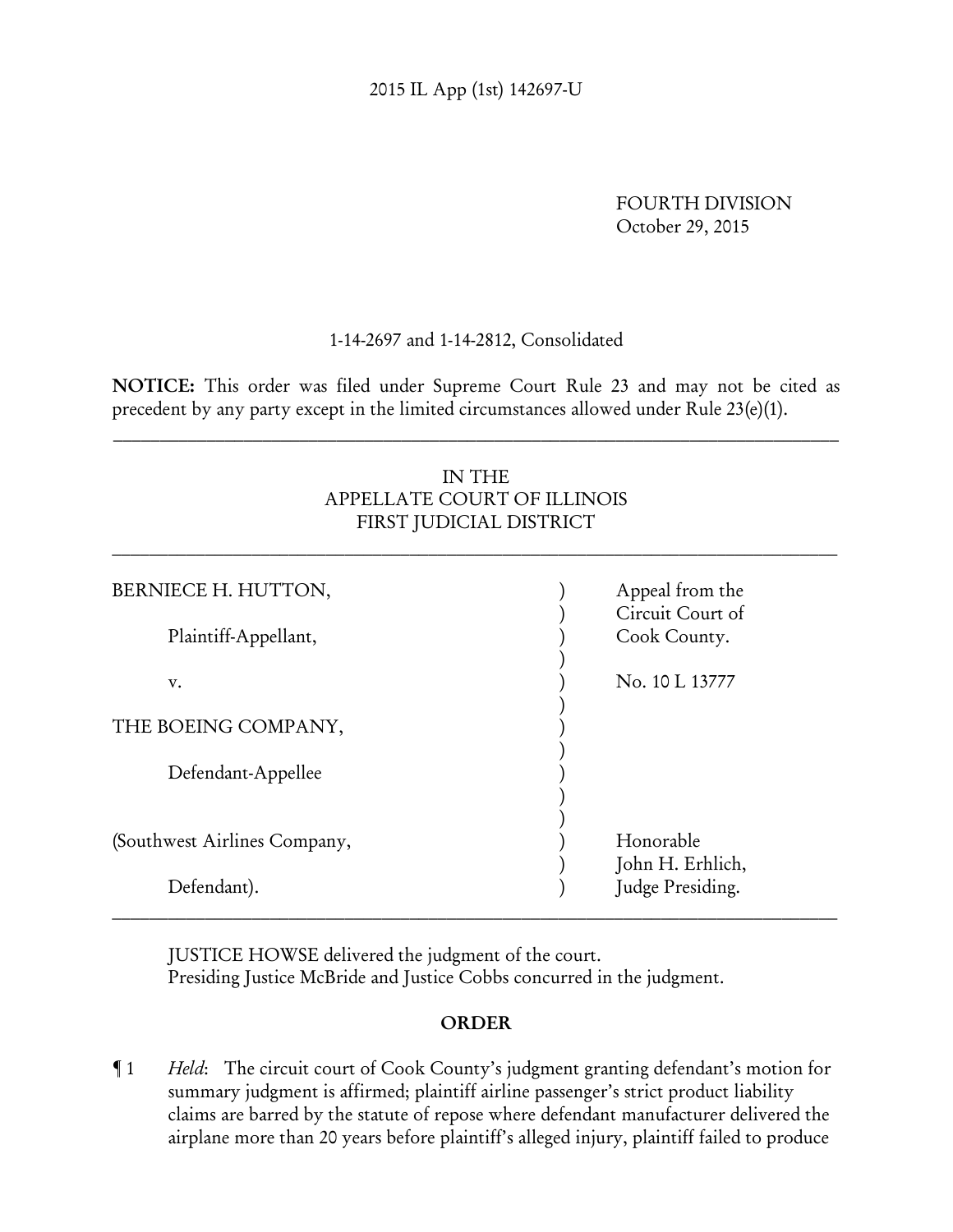evidence of an express or implied warranty as to the airplane, or of defendant's negligence in designing the airplane, and plaintiff failed to produce evidence any negligence was a proximate cause of her injuries.

¶ 2 Plaintiff, Berniece H. Hutton, acting *pro se*, filed a complaint against defendant, the Boeing Company, for injuries plaintiff allegedly suffered on a flight aboard an airplane defendant manufactured. Plaintiff was allegedly injured when a "filler panel" above her seat fell, striking plaintiff on the head. Following extensive discovery, defendant moved for summary judgment. The circuit court of Cook County granted the motion as to all of plaintiff's claims against defendant. For the following reasons, we affirm.

### ¶ 3 BACKGROUND

¶ 4 On July 16, 2009, plaintiff was a passenger on a Southwest Airlines (Southwest) flight to Chicago's Midway Airport (Midway). The airplane was a Boeing model 737-300. Boeing sold the airplane to Southwest in 1988. While in flight, a flight attendant noticed a panel above plaintiff's seat was loose. The panel was adjacent to the passenger service unit. The passenger service unit includes the passenger's light and air controls. Two flight attendants tried unsuccessfully to push the panel back into place. When the airplane touched down, the panel fell and struck plaintiff and another passenger, Anthony Ware. Both passengers received medical attention aboard the airplane. Only plaintiff requested to be transported to a hospital. Ware initially estimated the panel weighed one or two pounds. An airline mechanic and several other witnesses testified during discovery that the panel weighs two to three ounces, and Ware would not disagree with that testimony. Ware described his injuries from being struck by the panel as minor to nonexistent.

- 2 -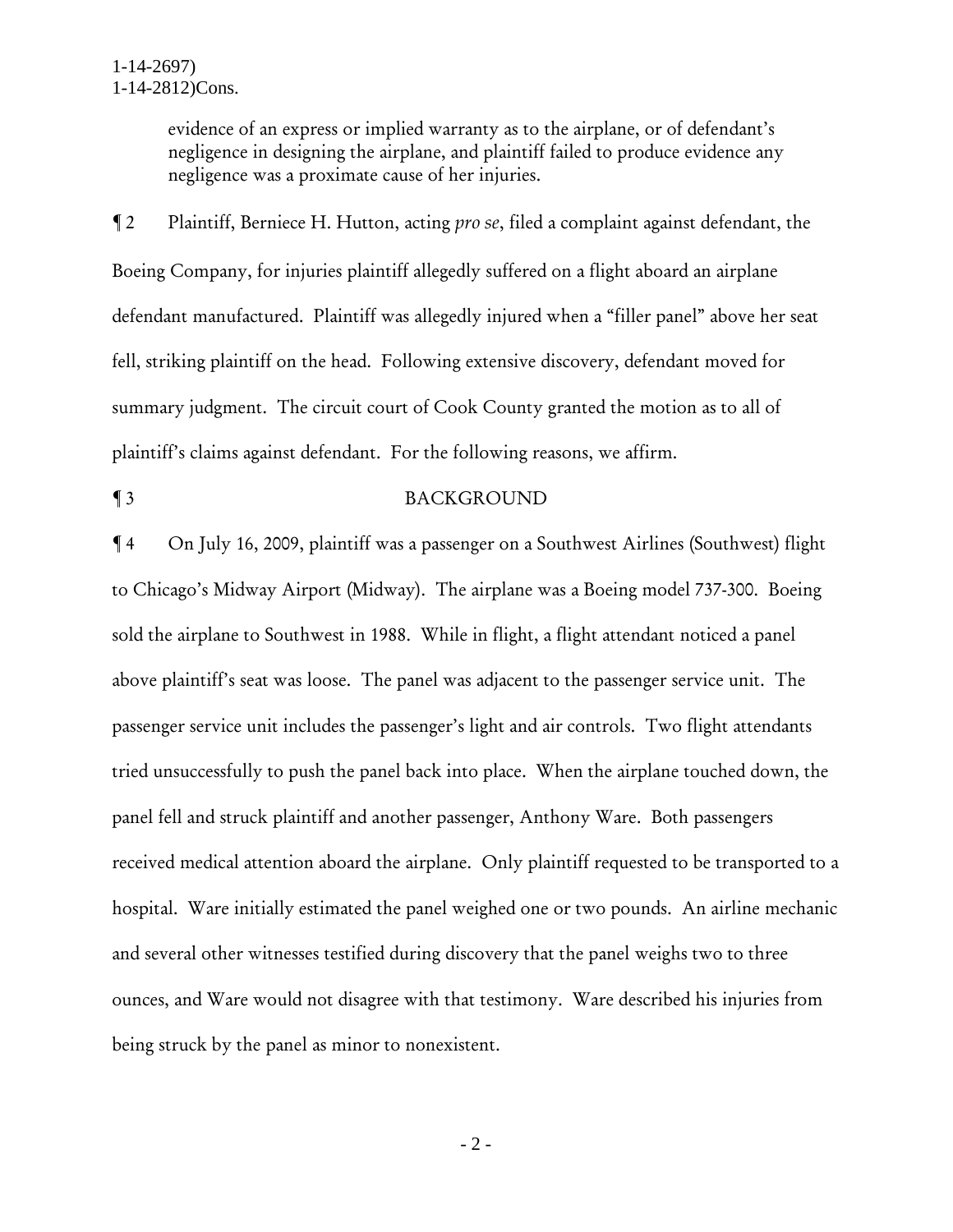¶ 5 On December 3, 2010, plaintiff, acting *pro se*, filed her initial 13-count complaint against defendant, Southwest, a paramedic employed by the city of Chicago who attended to plaintiff on the airplane, and Holy Cross hospital, where the paramedics transported plaintiff. On June 11, 2012, the trial court granted plaintiff leave to file her fourth amended complaint. Plaintiff's fourth amended complaint alleges seven counts against defendant, which we identify in the same manner as plaintiff labeled them in her complaint and we briefly summarize:

- 1. STRICT LIABILITY. Defendant is strictly liable to her because the subject airplane was being operated for the purpose and in the manner for which it was designed and built, the airplane was being operated in a condition without substantial change from its original condition when defendant sold the airplane, the airplane was defective and unreasonably dangerous and unsafe, and her injuries were caused by the unsafe condition of the airplane. Plaintiff further alleged there was a dangerous and defective lack of procedures and systems related to the overhead ceiling panels. Plaintiff also alleged defendant intentionally or recklessly violated a 2005 Federal Aviation Administration (FAA) Airworthiness Directive (Directive) concerning overhead ceiling panels "that were apt to dropping into [the] passenger cabin." (Count VII.)
- 2. BREACH OF IMPLIED AND EXPRESS WARRANTY. Defendant breached its express or implied warranty that the airplane including its overhead ceiling panels and component parts thereof were free from defects and safe for the purposes for which they were designed and manufactured. Plaintiff alleged defendant knew or should have

- 3 -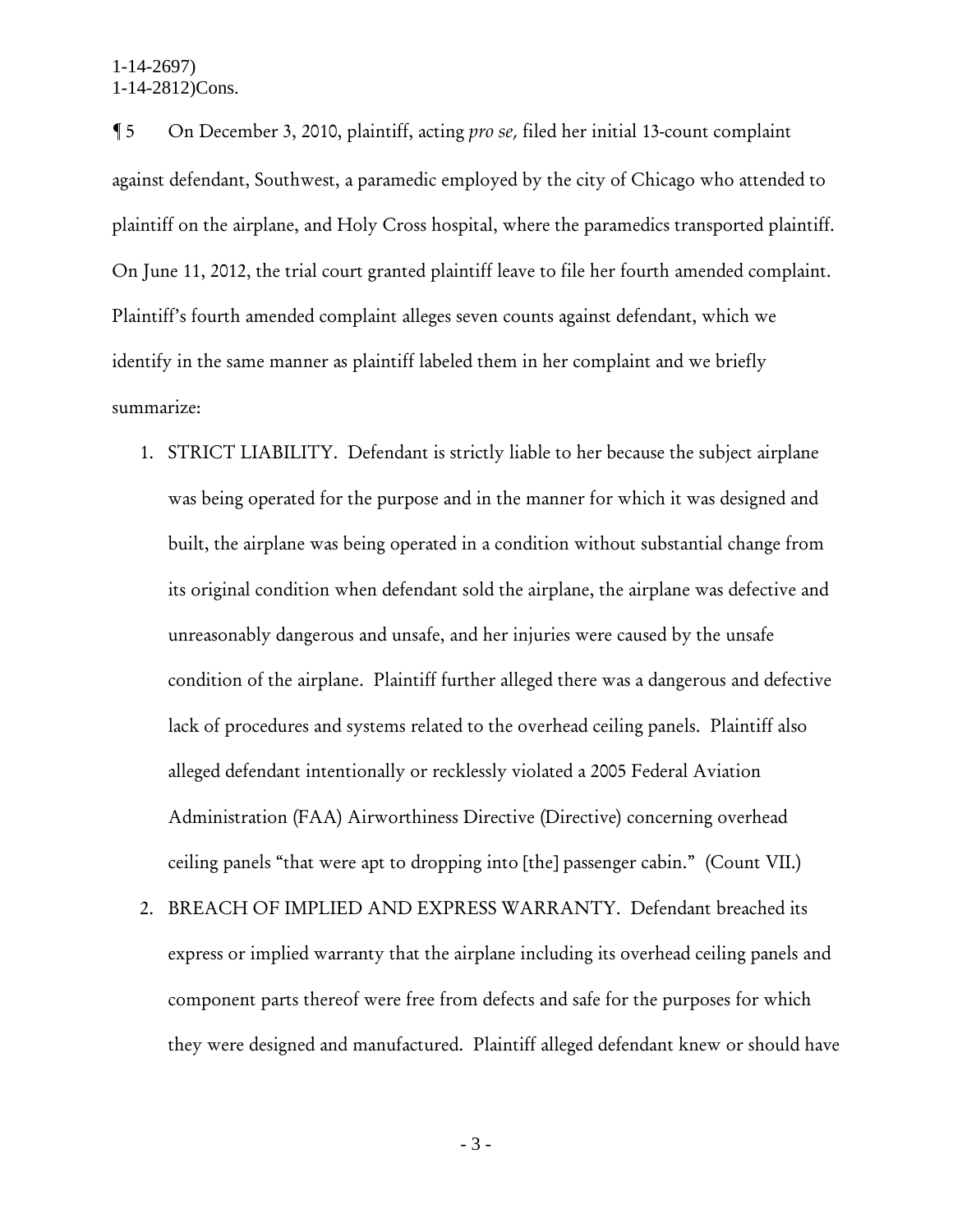known the airplane was not properly inspected or maintained based on the FAA Directive. (Count IX.) (The complaint does not contain a Count VIII.)

### 3. NEGLIGENCE—STRICT LIABILITY IN TORT—FAILURE TO WARN.

Defendant failed to warn of the possible adverse consequences of the known defective condition of the airplane's overhead ceiling panels, assemblies, and component parts thereof, and failed to provide proper and adequate inspection and maintenance of the overhead passenger cabin, after having been forewarned of the danger by the FAA Directive. Plaintiff also alleged defendant negligently and carelessly failed to provide proper and adequate inspection, procedures, and maintenance to prevent overhead ceiling panels from dropping into the passenger cabin. (Count X.)

- 4. INTENTIONAL MISREPRESENTATION. Defendant knowingly and willfully misrepresented material facts concerning the airworthiness of the airplane where the dangerous condition of the airplane was known to defendant because of the FAA Directive, and plaintiff boarded the airplane in reliance on those misrepresentations. (Count XI.)
- 5. NEGLIGENT MISREPRESENTATION. Defendant negligently or recklessly misrepresented material facts relating to the airworthiness of the airplane where the airworthiness of the airplane was known to defendant because of the FAA Directive, and plaintiff boarded the airplane in reliance on those misrepresentations. (Count XII.)
- 6. NEGLIGENCE—MISREPRESENTATION. Defendant negligently misrepresented facts by concealing information concerning defects in the airplane's ceiling panels,

- 4 -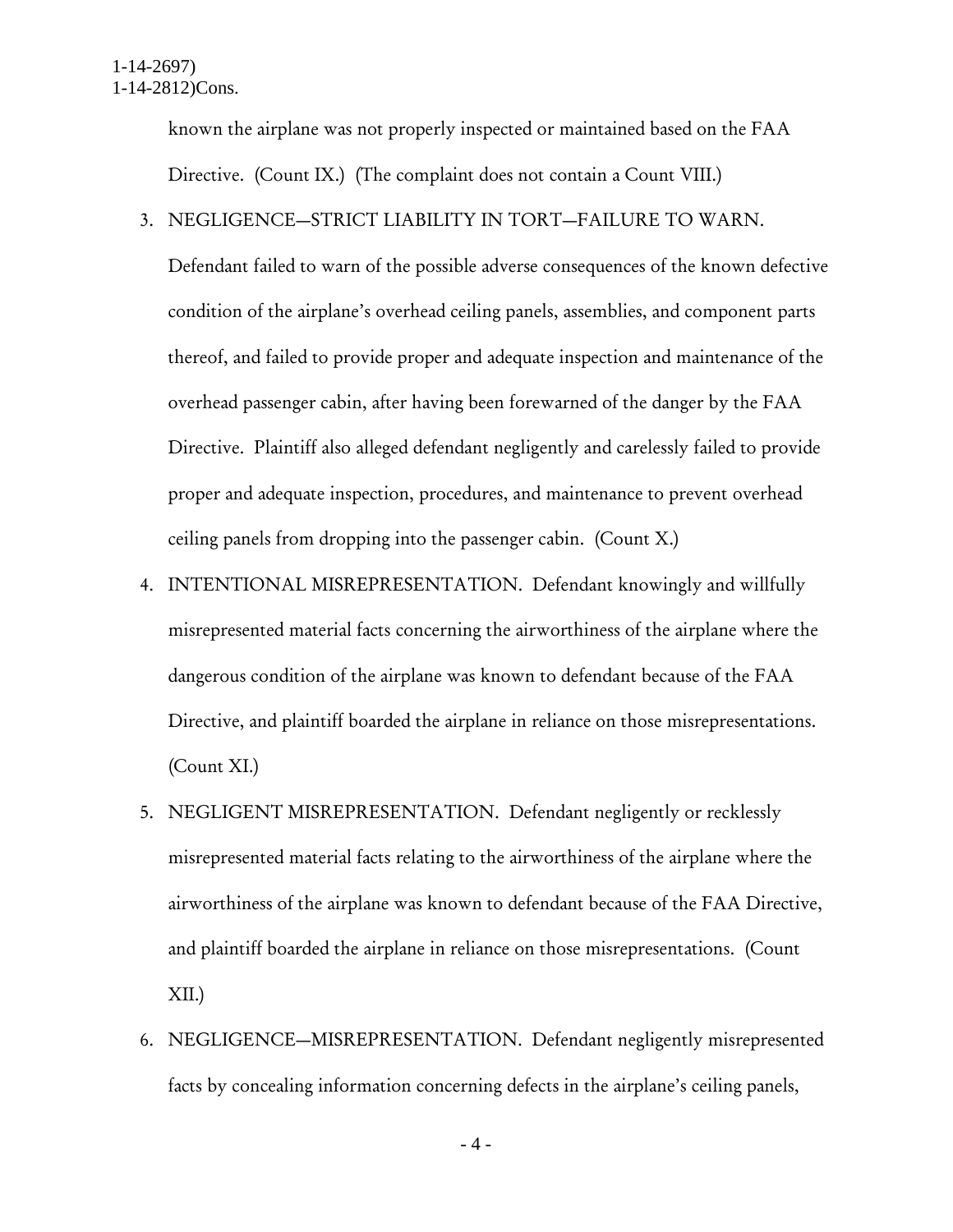brackets, parts, components, and assemblies and represented that they were safe and free of defects. Defendant knew of defects in ceiling panels as evidenced by a Boeing Service Bulletin, the FAA Directive, and other sources. Defendant knowingly concealed the defect from plaintiff. (Count XIII.)

7. NEGLIGENCE. Defendant negligently designed, built, and maintained the airplane, including but not limited to the ceiling panels, failed to warn of its dangers, and failed to correct known problems that would prevent the dangerous condition of the airplane that caused plaintiff's injury. Defendant also negligently failed to test and service the airplane, including the ceiling tile and components, and failed to provide accurate and complete manuals and instructions. (Count XIV.)

¶ 6 Plaintiff alleged she suffered blunt head trauma, traumatic brain injuries, sleep disturbances, closed head injury, depressed skull fracture, nerve injuries, cervical nerve injuries, spinal cord injuries, partial hearing loss, TMJ injuries, optical nerve injuries, physical pain, mental injuries, and anxiety. Plaintiff's prayer for relief sought an amount in excess of 35 million dollars in damages on Counts VII, IX, XI, XII, and XIV, and in excess of 25 million dollars in damages on Counts X and XIII.

¶ 7 On July 18, 2012, defendant filed a motion to dismiss portions of plaintiff's fourth amended complaint pursuant to section 2-615(a) of the Code of Civil Procedure (735 ILCS 5/2-615(a) (West 2012)). Defendant moved to dismiss plaintiff's claims for intentional misrepresentation (Count XI), negligent misrepresentation (Count XII), and "negligence misrepresentation" (Count XIII) on the grounds the allegations in those counts were insufficient to state a claim. Defendant generally noted that plaintiff failed to plead facts

- 5 -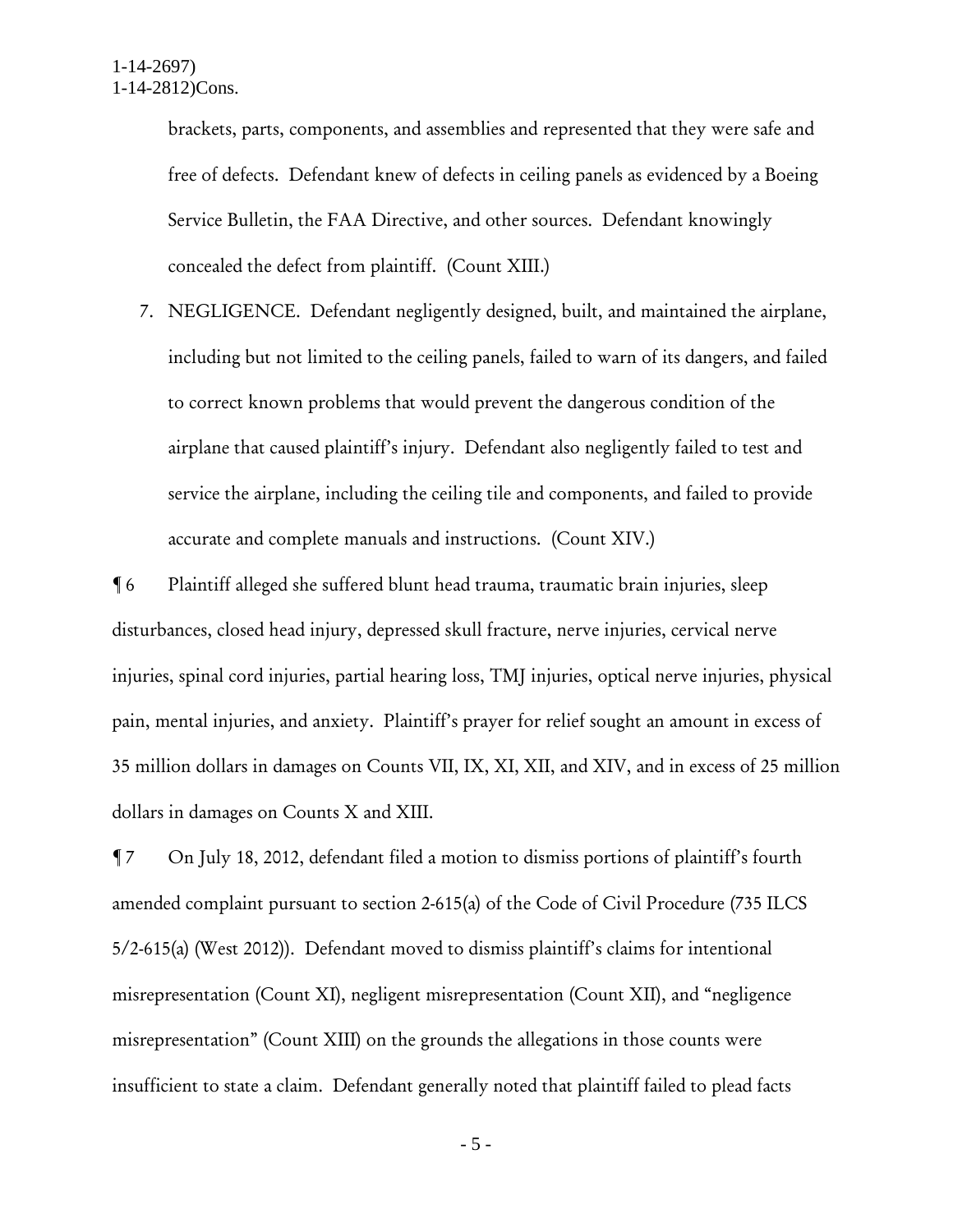demonstrating misrepresentations defendant made or that defendant knew any statements were false. Rather plaintiff alleged misrepresentations were demonstrated by the fact the airplane was in operation despite not being airworthy. Defendant also argued plaintiff failed to allege a duty to report information to plaintiff. The trial court granted defendant's motion to dismiss Count XI because plaintiff failed to plead the existence of a financial transaction between herself and defendant. The court granted defendant's motion to dismiss Count XII because plaintiff failed to allege what misrepresentations defendant made or what material facts were involved. With regard to plaintiff's allegations that defendant's misrepresentations were found in the fact the airplane was in operation in violation of an FAA Directive, the court found plaintiff did "not allege which FAA Directives Defendants violated, how Defendants' operations constituted misrepresentations to Plaintiff, or how Plaintiff relied on those representations." The court granted defendant's motion to dismiss Count XIII because, while the complaint alleged the general subject matter of defendant's alleged misrepresentations, plaintiff failed to allege what specific misrepresentations defendant made to her, how defendant made the misrepresentations, or when the misrepresentations were made to plaintiff.

¶ 8 On December 31, 2012, plaintiff filed a motion for leave to file a fifth amended complaint and for joinder of additional defendants. On January 11, 2013, the trial court entered plaintiff's motion for leave to file a fifth amended complaint and ordered defendant to respond to the motion. Defendant filed a response in opposition to plaintiff's motion for leave to file a fifth amended complaint "ostensibly to add certain component part manufacturers as unnamed Doe Defendants" on the grounds plaintiff's request was "untimely

- 6 -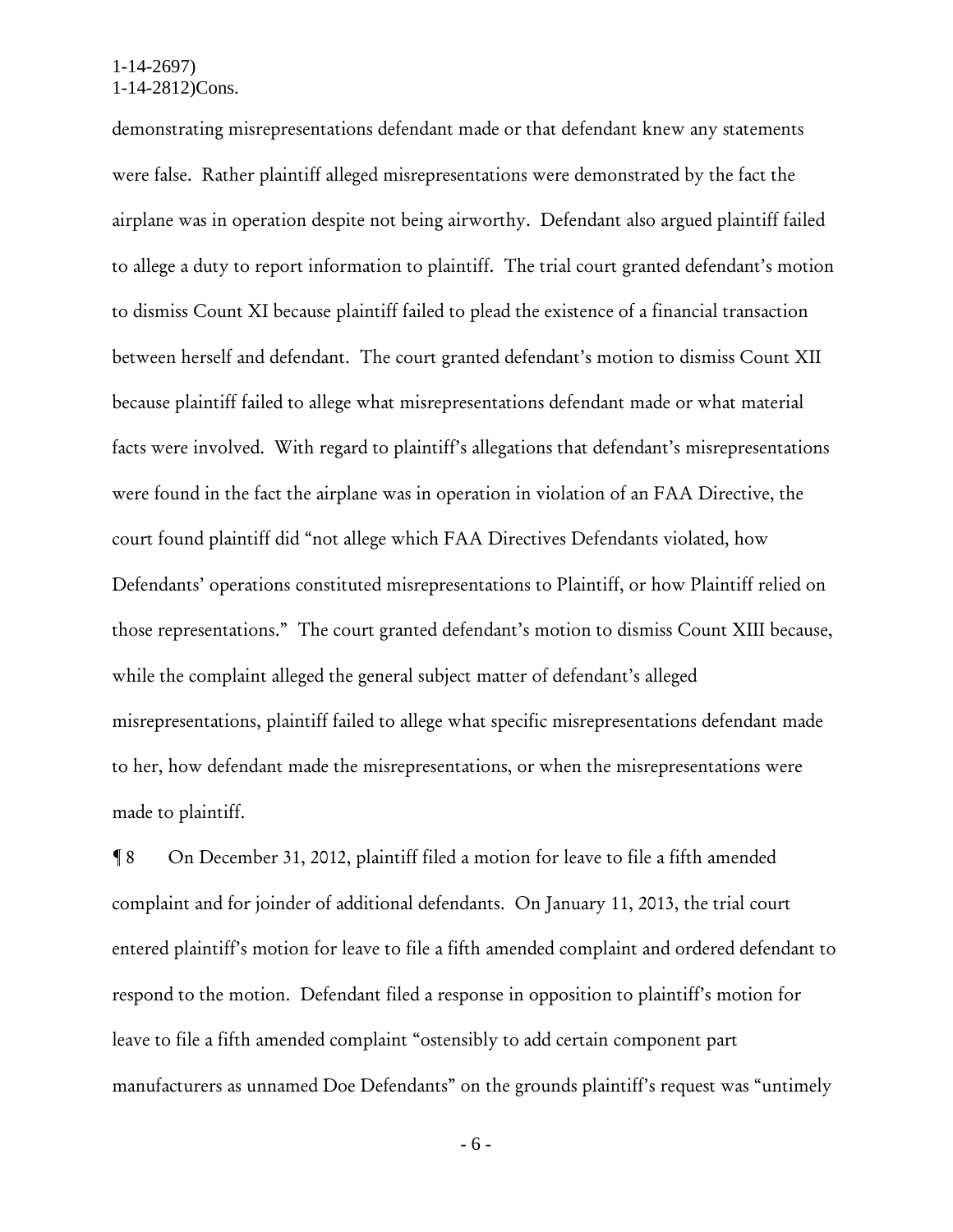and futile." On January 22, 2013, the trial court denied plaintiff's motion for leave to file a fifth amended complaint. On March 1, 2013, the court entered plaintiff's motion to amend complaint to add a punitive damages claim.

¶ 9 On March 21, 2014, defendant filed a motion for summary judgment on Counts VII, IX, X, and XIV of plaintiff's fourth amended complaint. Defendant argued plaintiff "concedes that she has no knowledge or evidence that [defendant] exercised any control over the airplane involved after [defendant] sold the plane in 1988, and she cannot establish that the 21-year-old airplane was in substantially the same condition at the time of [the] incident as when it left [defendant's] possession. Her claims fail as a matter of law on this basis alone, and the strict liability claims are also barred by the applicable statute of repose."

¶ 10 Defendant also asserted that the FAA Directive on which plaintiff based her claims was a 2005 Directive "which directed certain investigative/corrective actions in order to 'prevent loosened or disconnected overhead ducts from causing ceiling panels to drop below the minimum height of the evacuation zone for the passenger cabin.' " Defendant asserted this Directive related to the ceiling panels "that run down the center aisle of the airplane, in the area where passengers and crew walk when moving through the passenger cabin." In support of that assertion defendant attached an affidavit by Walter G. West. Defendant argued plaintiff and Ware testified in depositions that "the panel that fell in this incident was located directly above their passenger seats, *i.e.*, not in the center aisle but instead part of the paneling on the underside of the overhead luggage compartment. Thus the 2005 [Directive] has absolutely no connection or relevance to the incident or the condition of the panel identified by [plaintiff.]"

- 7 -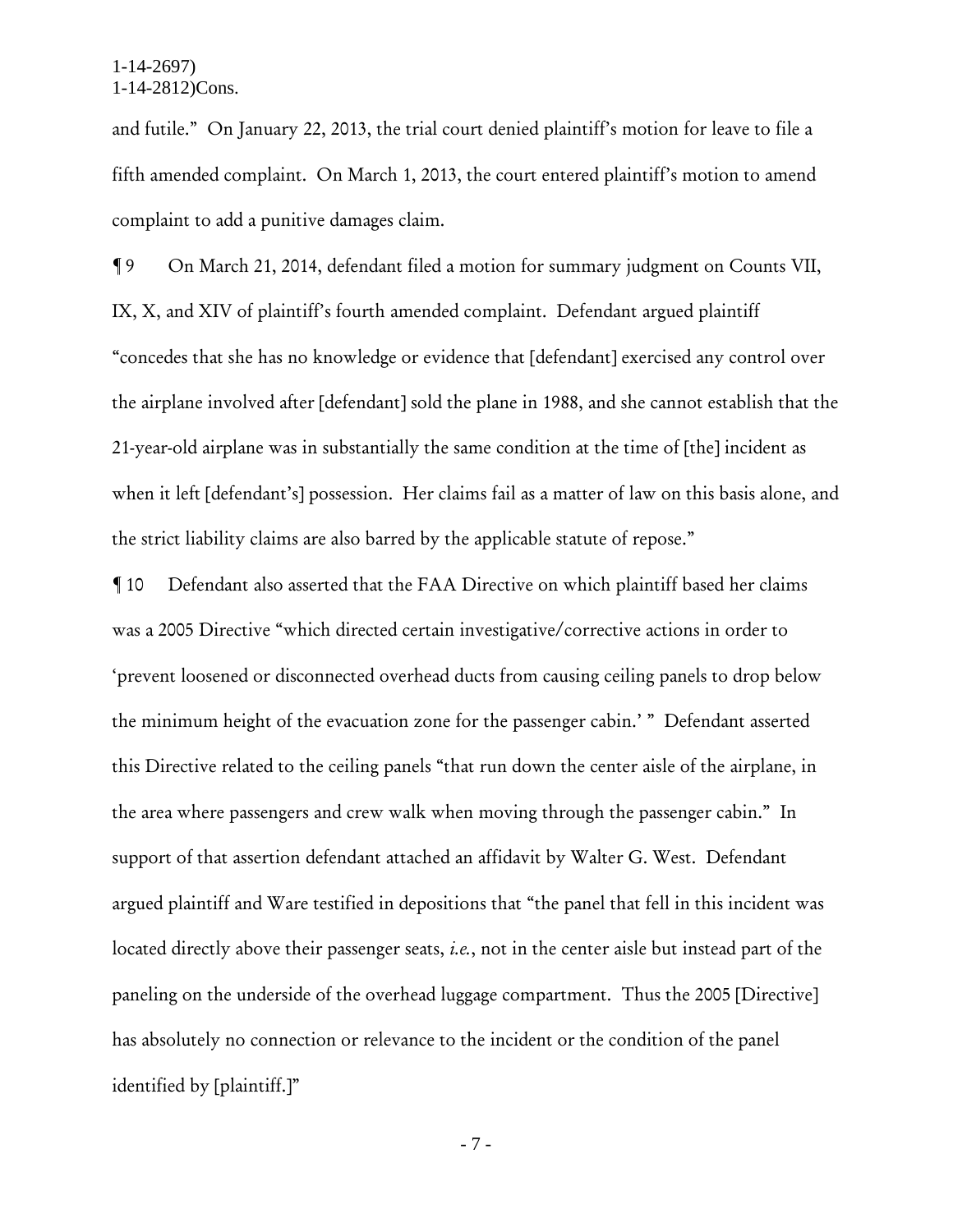¶ 11 West's affidavit is dated March 13, 2014. West averred that in the course of his employment with defendant he regularly reviews FAA Airworthiness Directives and defendant's Service Bulletins. He is familiar with the Directive and defendant's related Service Bulletin that are involved in this case. He also averred that he is familiar with the layout and components of the interiors and passenger cabins of Boeing model 737-300 airplanes. West testified he reviewed plaintiff and Ware's depositions, including a photograph on which plaintiff marked the area from which the panel fell. West averred that the ceiling panels referenced in the 2005 Directive and related Service Bulletin "are completely unrelated to, and different from, the panels immediately above the passenger seats on the underside of the overhead storage bins." He averred the ceiling panels addressed by the 2005 Directive run down the center aisle of the airplane. Moreover, "the investigative/corrective actions that the FAA directed in the 2005 [Directive] have no connection to and would have no impact or relevance to the condition of the panels in the area identified by [plaintiff] on the underside of the overhead storage bins."

¶ 12 Defendant's motion for summary judgment also argued that, based on plaintiff's deposition, her theory of liability against defendant is premised solely on (1) the 2005 Directive to owners and operators of defendant's model 737-300 airplane advising them of the possibility that ceiling panels might drop below minimum height requirements and requiring corrective action, and (2) the fact the panel fell on her head. Defendant argued plaintiff's product liability claim fails as a matter of law because plaintiff has no evidence from which a jury could conclude that the overhead panels on the airplane were in the same condition in July 2009 as they were when they left defendant's control in 1988. In fact, plaintiff's own

- 8 -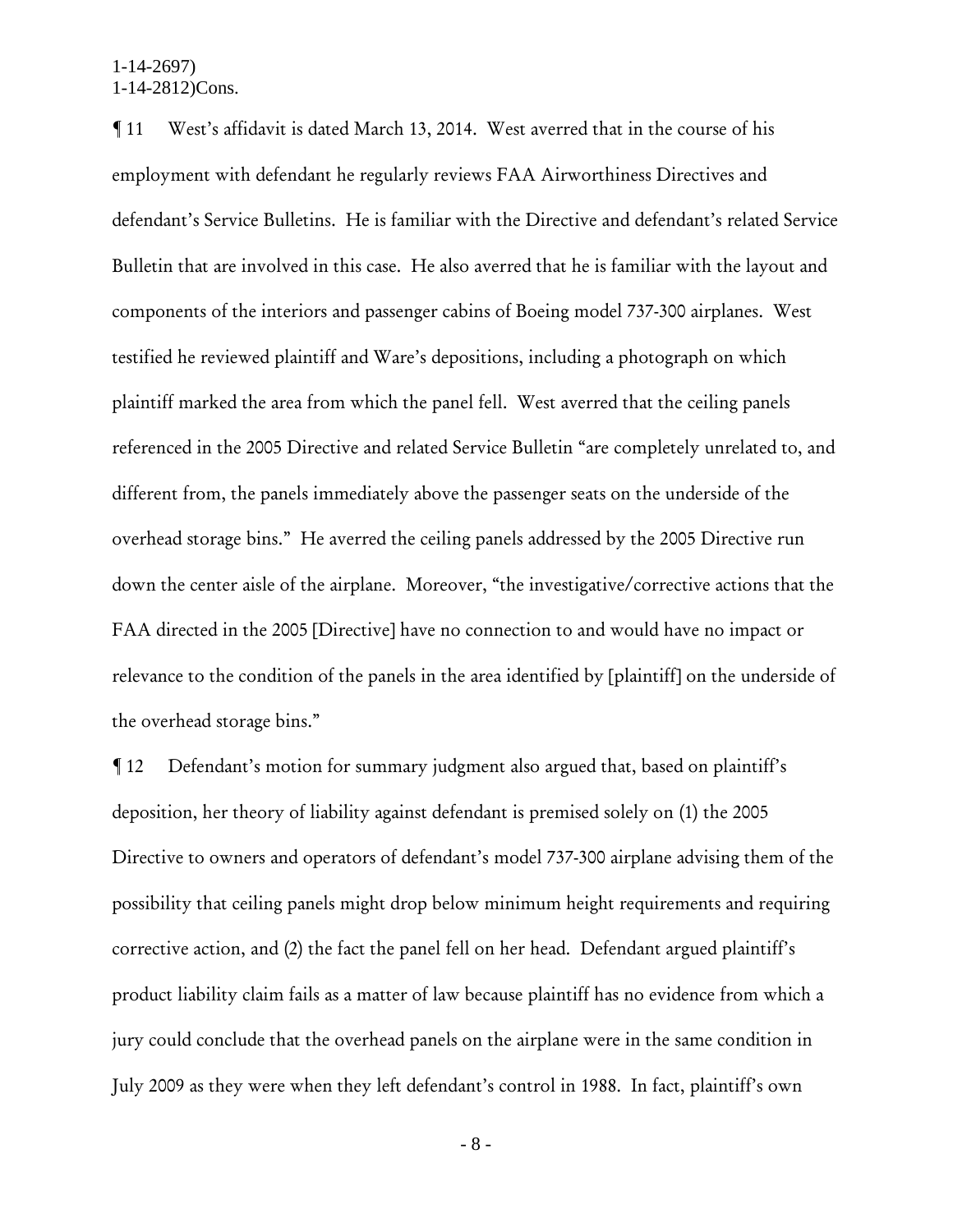discovery disclosed extensive maintenance and repairs to the airplane by Southwest, and two Southwest employees altered the condition of the panel in flight on the day it fell. Defendant also argued plaintiff's failure to warn claim fails as a matter of law because plaintiff cannot plead or prove that defendant sold the airplane in 1988 "with knowledge of any relevant danger relating to the overhead panel which allegedly fell and struck [her.]" Not only does plaintiff lack evidence, defendant argued, the length of service of the airplane "belies any credible assertion that the airplane possessed dangerous propensities of the sort asserted by [plaintiff] at the time it was sold." Moreover, not only does the 2005 Directive not apply to the panel that allegedly struck plaintiff and Ware, but because the FAA issued the Directive in 2005, the Directive is not probative of what defendant knew in 1988. Regardless, both strict product liability claims are barred by the Illinois statute of repose.

¶ 13 Defendant argued plaintiff's negligence claim in Count XIV fails as a matter of law because plaintiff has no evidence from which a jury could conclude defendant breached any relevant duty to plaintiff under any applicable law. Defendant argued that plaintiff's negligence claim asserts defendant breached its duty of care to plaintiff by allowing the airplane to operate after the 2005 Directive warned of the issue with the center-aisle ceiling panels. Defendant asserts that argument fails because the Directive is not relevant to any issue in this case. Further, plaintiff concedes defendant did not exercise control over the airplane in 2005 or thereafter; thus it could not have allowed the airplane to operate in violation of the Directive. The Directive, in fact, applies to owners and operators of the airplane, not to defendant, therefore defendant could not have violated the Directive.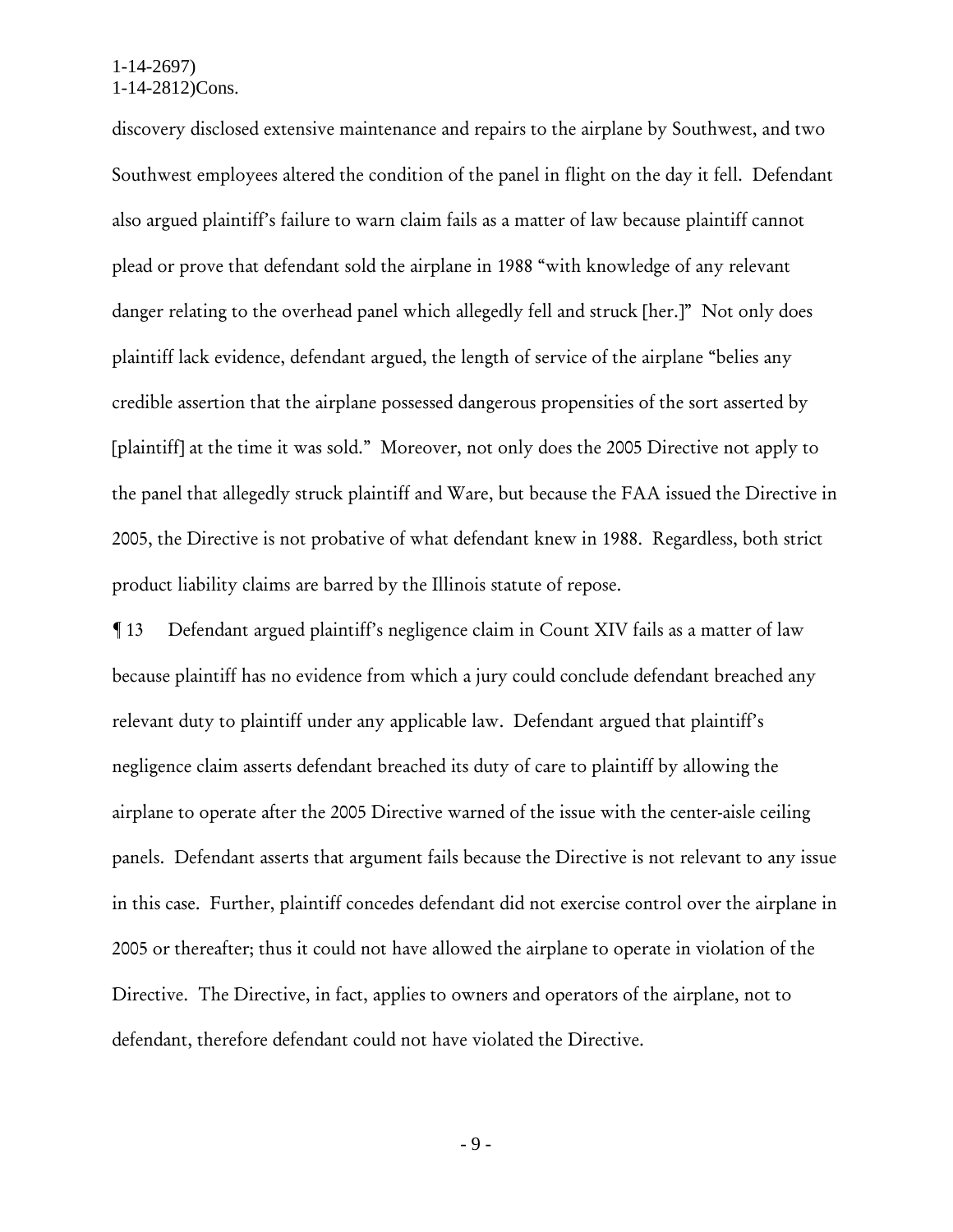¶ 14 Finally, defendant argued the breach of express warranty claim in Count IX fails because plaintiff failed to attach an express warranty to her complaint. The implied warranty claim fails because plaintiff has no evidence a defect existed at the time the airplane left defendant's control.

¶ 15 On July 29, 2014, the trial court granted defendant's motion for summary judgment as to all remaining counts against defendant (Counts VII, IX, X, and XIV) in "the operative fourth amended complaint." Specifically, the court found that Counts VII and X are barred by the statute of repose, and Count XIV "cannot proceed because there is no evidence that [defendant] owed any duty to plaintiff following its sale of the airplane." The court also found that plaintiff "lacks standing to pursue" Count IX because plaintiff failed to attach an express warranty or identify evidence that she was an intended beneficiary of any warranty. ¶ 16 Plaintiff's complaint contained claims against Southwest that are still pending in the trial court. But the court found its order granting summary judgment in favor of defendant was final and appealable, and that no just reason existed to delay enforcement or appeal of the order. This appeal followed.

### ¶ 17 ANALYSIS

¶ 18 "Summary judgment is appropriate where the pleadings, depositions, admissions, and affidavits show that there is no genuine issue of material fact and that the moving party is entitled to judgment as a matter of law." *Hawkins v. Capital Fitness, Inc.*, 2015 IL App (1st) 133716, ¶ 10. "The movant may meet his burden of proof either by affirmatively showing that some element of the case must be resolved in his favor or by establishing that there is an absence of evidence to support the nonmoving party's case. [Citations.]" (Internal quotation

- 10 -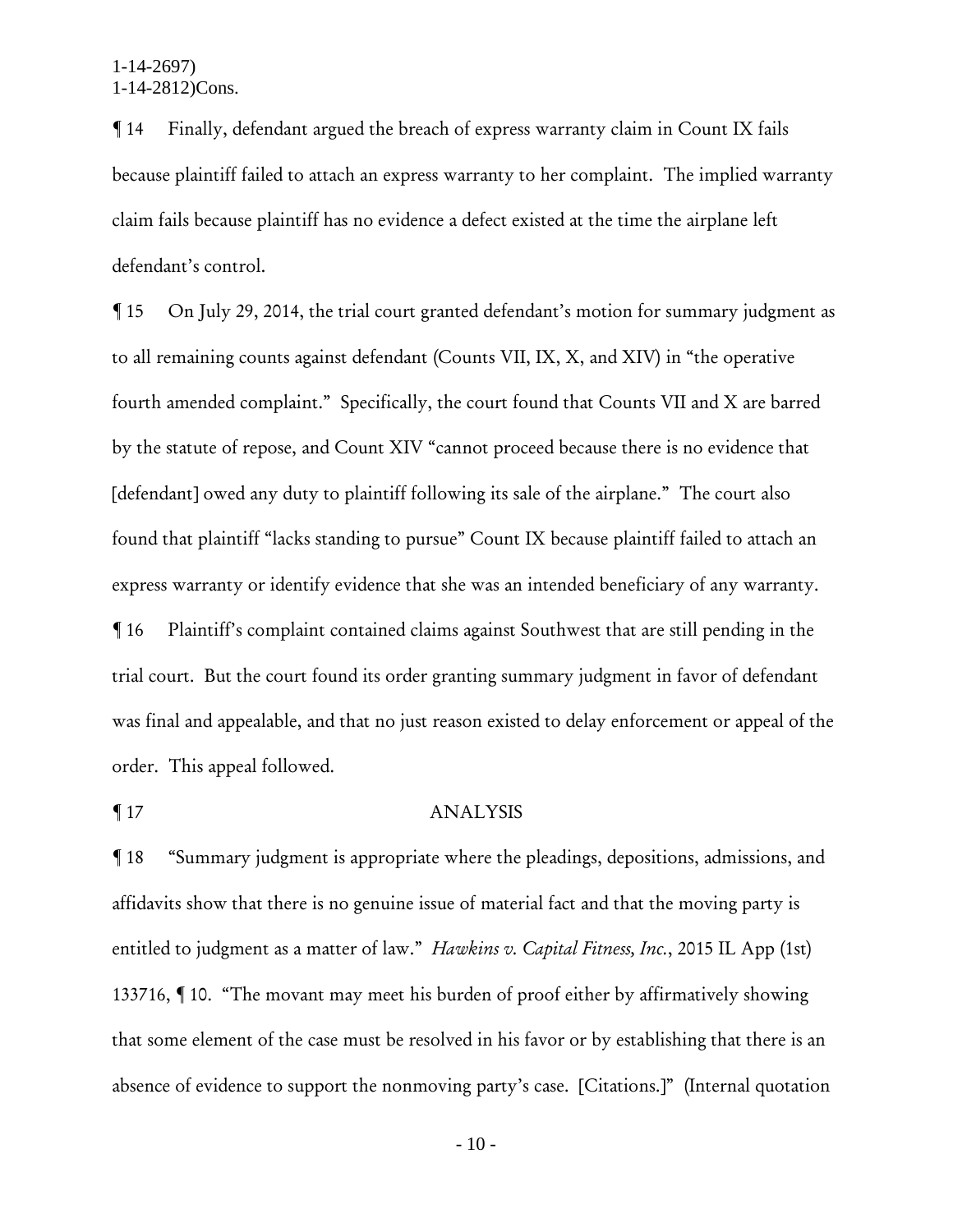marks omitted.) *Midwest Gaming & Entertainment, LLC v. County of Cook*, 2015 IL App (1st) 142786, ¶ 47. To withstand a summary judgment motion, the nonmoving party need not prove her case at this preliminary stage but must present some factual basis that would support her claim. *Siegel Development, LLC v. Peak Construction LLC*, 2013 IL App (1st) 111973, ¶ 110. "We may affirm on any basis appearing in the record, whether or not the trial court relied on that basis or its reasoning was correct. [Citation.]" *Midwest Gaming & Entertainment, LLC*, 2015 IL App (1st) 142786, ¶ 47.

¶ 19 Whether an alleged defect constitutes a breach of an express warranty is a factual question. *Neppl v. Murphy*, 316 Ill. App. 3d 581, 591 (2000). "Whether an implied warranty has been breached is a question of fact." *Federal Insurance Co. v. Village of Westmont*, 271 Ill. App. 3d 892, 897 (1995). Where the matter can be decided as a question of law, the case is a proper one for summary judgment. *First of America Bank, Rockford, N.A. v. Netsch*, 166 Ill. 2d 165, 176 (1995). The applicability of a statute of repose is a question of law. *Evanston Insurance Co. v. Riseborough*, 2014 IL 114271, ¶ 13.

¶ 20 Before turning to the substantive merits of the appeal, we address plaintiff's arguments concerning her fifth amended complaint. Plaintiff argues the trial court erred in granting summary judgment in favor of defendant because the court could not grant summary judgment on the fourth amended complaint after plaintiff filed a fifth amended complaint. The record clearly establishes that the trial court denied plaintiff's motion for leave to file a fifth amended complaint. Plaintiff argues this court may grant leave to amend a pleading at any time to achieve substantial justice. To the extent plaintiff intended to appeal the trial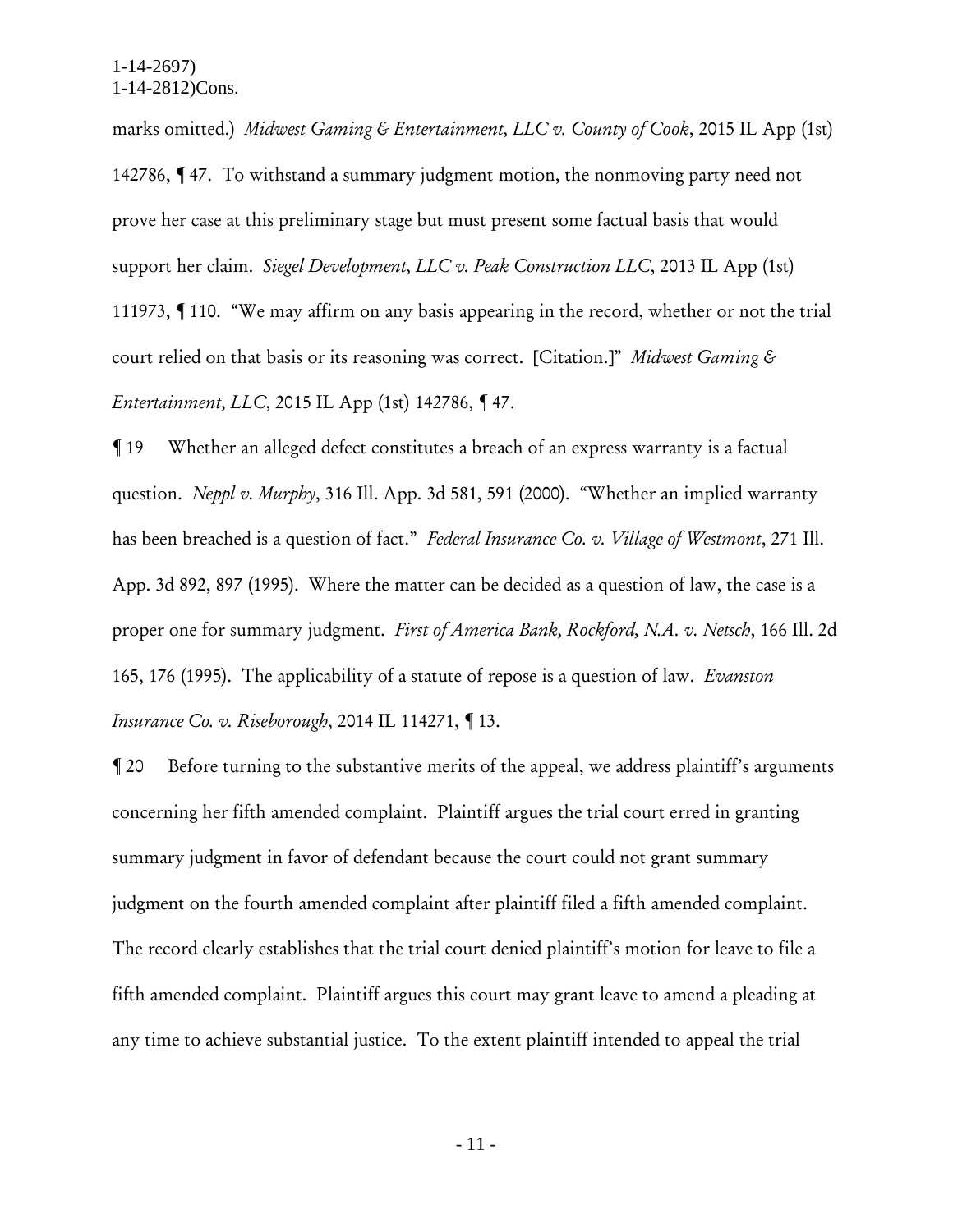court's judgment denying leave to file a fifth amended complaint or to ask this court for leave to file a fifth amended complaint, the order denying plaintiff's motion is affirmed.

¶ 21 Plaintiff sought to amend the complaint to add "Doe" defendant manufacturers of ceiling components of the airplane. Plaintiff's motion for leave to file the proposed fifth amended complaint asserted plaintiff sought to add as defendants "additional manufacturers of the [passenger service unit] overhead ceiling panel and component parts thereof." Plaintiff claimed to make "new allegations against Jane or John Doe Unknown Defendant (manufacturer(s) of parts/components that failed or manufacturer(s) of those parts/component parts that caused other parts/components to fail) in more detail." Plaintiff claimed defendant and Southwest had refused to produce pertinent information about parts and/or component parts and associated manufacturers thereof.

¶ 22 Plaintiff's proposed fifth amended complaint adds "Doe" defendants to claims against defendant for "Strict Liability," breach of implied and express warranty, negligence (failure to warn), negligent misrepresentation, and negligence. With the exception of the negligence count, the allegations in the proposed fifth amended complaint mirror the identical claims against defendant and allege conduct by defendant, not "Doe." Defendant objected on the grounds it identified the manufacturers of those components after the trial court ordered defendant to respond to a special interrogatory prior to the expiration of the statute of limitations for personal injury claims. Defendant argued the addition of those parties now would be futile because the statute of limitations expired before plaintiff took action to add those named parties as defendants.

- 12 -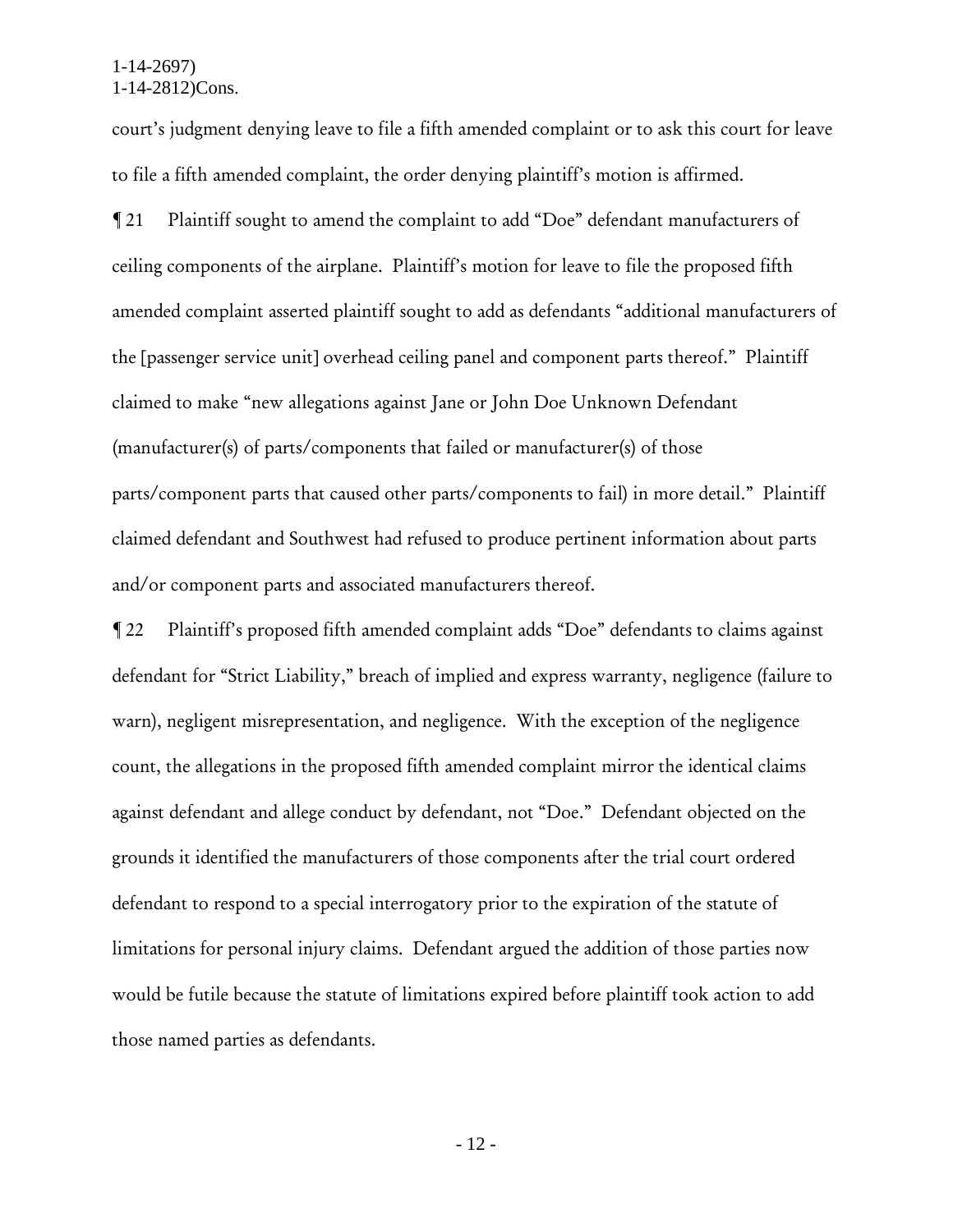¶ 23 We hold the trial court did not abuse its discretion in denying plaintiff leave to file a fifth amended complaint.

> "Although Illinois has a liberal policy of allowing the amendment of pleadings, this right is not unlimited. [Citation.] The decision whether to grant leave to file an amended complaint is within the sound discretion of the circuit court. [Citation.] In exercising its discretion, the circuit court should consider whether (1) the proposed amendment would cure the defects in the original pleading; (2) the amendment would surprise or prejudice other parties; (3) the proposed amendment is timely; and (4) previous opportunities to amend the pleading can be identified." *Steenes v. MAC Property Management, LLC*, 2014 IL App (1st) 120719, ¶ 38.

¶ 24 Defendant's response to the special interrogatory is not dispositive. The response objects to the interrogatory as vague, noting that plaintiff and defendant "may not have the same understanding of the referenced terms." Defendant has made a significant point of the fact the "ceiling panels" that were the subject of the FAA Directive are different from the "filler panel" that fell on plaintiff. The answer to the special interrogatory is unclear as to which component defendant referred when it answered that its sub-division "is the supplier of the ceiling panels." Regardless, if defendant's response to the special interrogatory was unsatisfactory, plaintiff could have sought leave to amend her complaint to add Doe defendants prior to the time she filed the motion for leave to file the fifth amended complaint. Defendant answered the special interrogatory on June 29, 2011. On March 29, 2012, the trial court granted plaintiff leave to amend her claims against defendant. On May 18, 2012,

- 13 -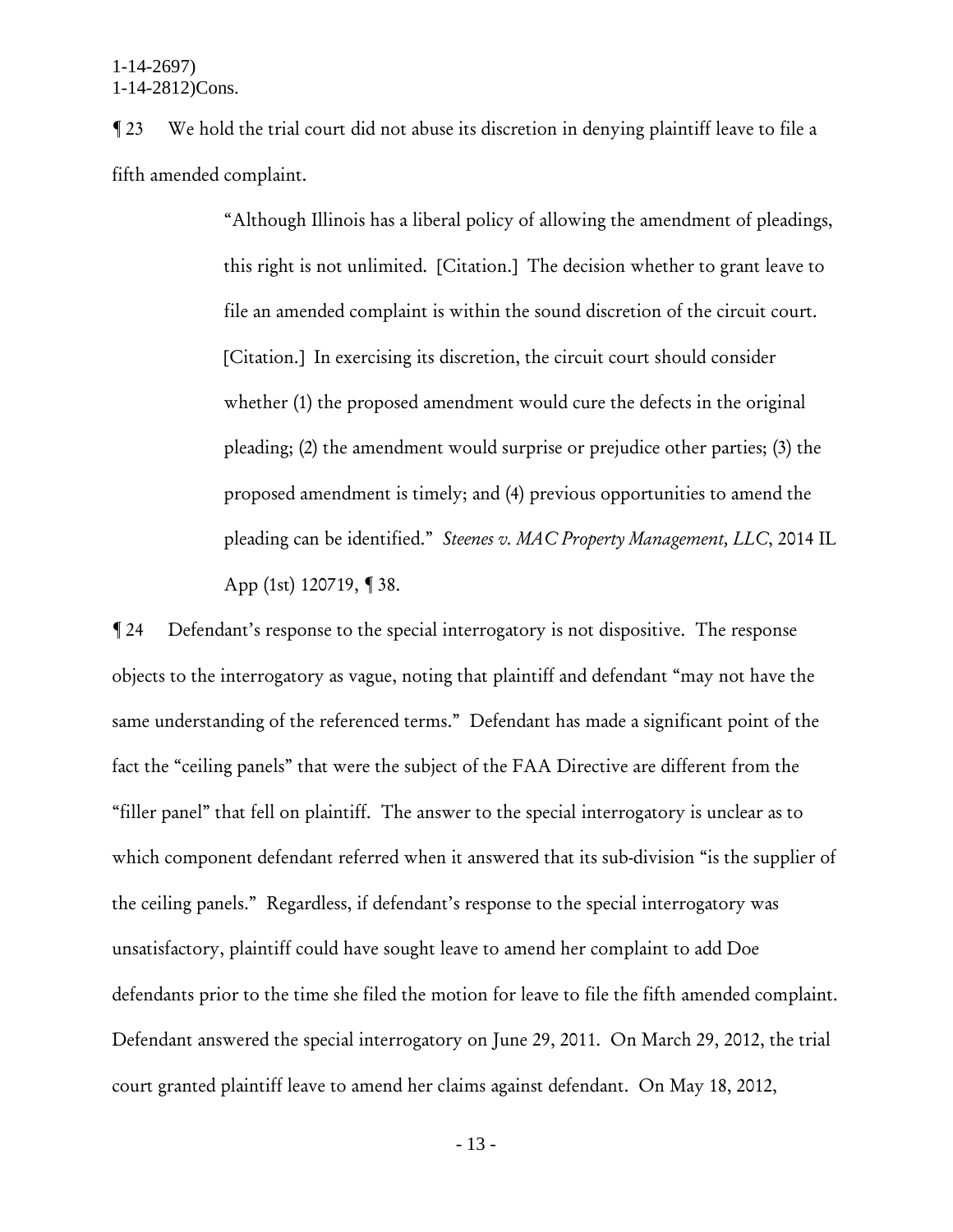plaintiff filed a motion for leave to file her fourth amended complaint. Plaintiff did not file her motion for leave to file a fifth amended complaint until December 31, 2012. "Since a trial court has broad discretion in motions to amend pleadings prior to entry of final judgment, this court will not find that denial of a motion to amend is prejudicial error unless there has been a manifest abuse of such discretion." (Internal quotation marks omitted.) *Loyola Academy v. S & S Roof Maintenance, Inc.*, 146 Ill. 2d 263, 273-74 (1992). Under the circumstances we cannot say a manifest abuse of discretion occurred in denying plaintiff's motion to file a fifth amended complaint while defendant's partial motion to dismiss was pending where plaintiff had the opportunity to amend sooner.

¶ 25 Plaintiff also argues (1) defendant is collaterally estopped from seeking summary judgment on the remaining claims in plaintiff's fourth amended complaint, and (2) the trial court erred in granting summary judgment in favor of defendant because defendant failed to answer plaintiff's fifth amended complaint. Plaintiff argues defendant's motion for summary judgment seeks "to dismiss the same claims that had been previously ruled by the trial court to stand in plaintiff's 4th Amended Complaint." Plaintiff is arguing that because the trial court did not dismiss Counts VII, IX, X, and XIV of her fourth amended complaint when defendant moved to dismiss some counts, defendant is barred from "relitigating" whether the remaining counts should be "dismissed."

¶ 26 The first flaw in plaintiff's argument is that defendant did not move to dismiss the counts in the fourth amended complaint that are the subject of its motion for summary judgment. Thus, collateral estoppel does not apply. *Schandelmeier-Bartels v. Chicago Park District*, 2015 IL App (1st) 133356, 135 ("the judgment in the first suit operates as an estoppel

- 14 -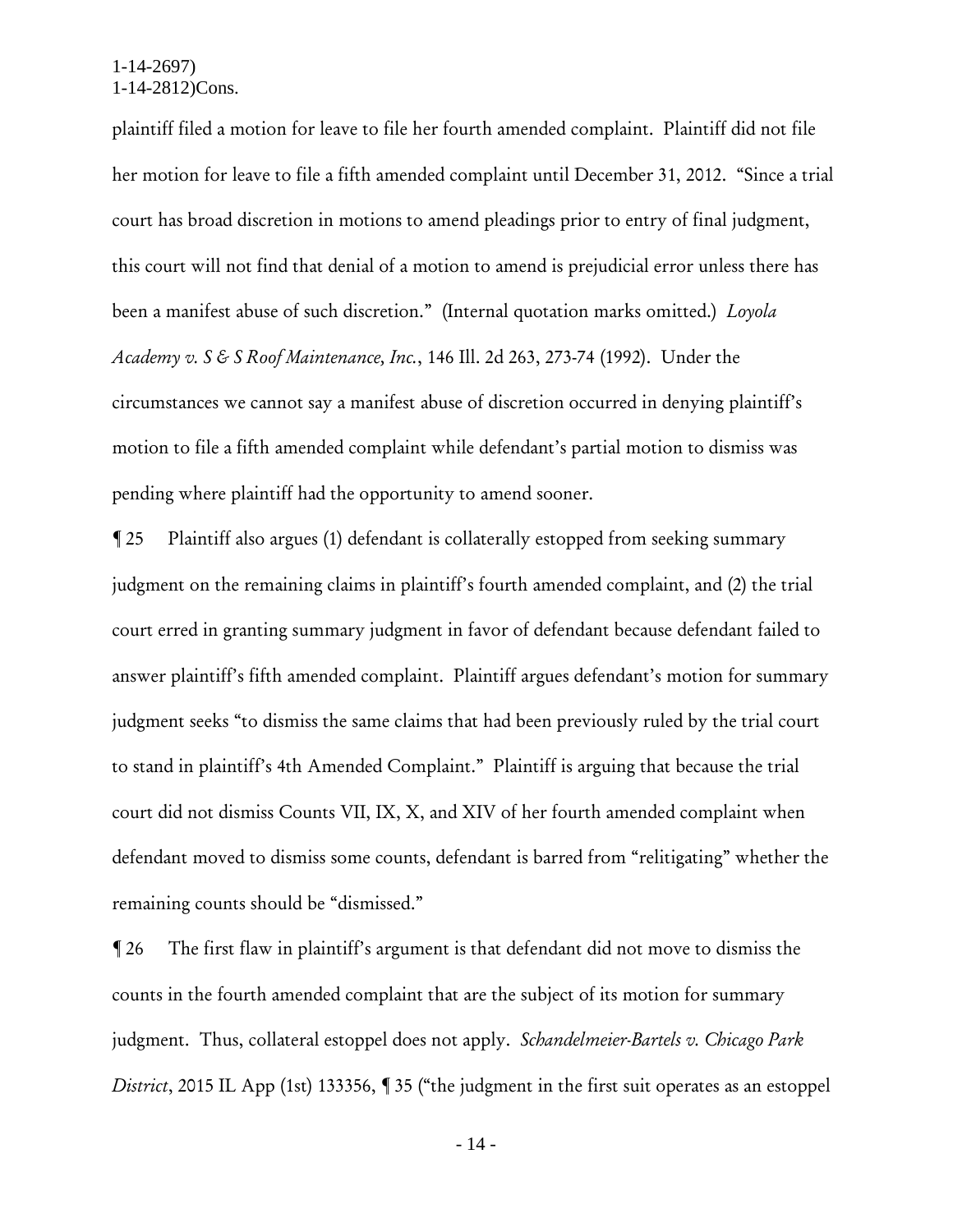only as to the point or question actually litigated and determined and not as to other matters which *might* have been litigated and determined" (Emphasis in original.) [Citation.]). More fundamentally, plaintiff has failed to recognize the difference between a motion to dismiss for failure to state a claim—the motion defendant filed against Counts XI, XII, and XIII—and a motion for summary judgment. "A significant difference between section 2–615 motions, as compared to \*\*\* motions for summary judgment is that a section 2–615 motion is based on the pleadings rather than on the underlying facts." *Barber-Colman Co. v. A & K Midwest Insulation Co.*, 236 Ill. App. 3d 1065, 1068 (1992).

¶ 27 Finally, with regard to proposed amendments, plaintiff filed a motion for leave to amend her fourth amended complaint to add claims for punitive damages, and she argues the trial court erred in granting summary judgment where the record creates a question of law "regarding whether this motion should have been brought before the court in determining if the existing evidence supports a punitive damage claim." We construe plaintiff's assertion as an argument that the trial court should not have decided the summary judgment motion where the possibility of punitive damages exists. "If a plaintiff wishes to pursue a claim for punitive damages, the law requires him or her to first seek leave of court to amend his or her complaint to add a prayer for such damages. A court may allow the amendment only when a plaintiff has established at a hearing that he or she has a reasonable likelihood of proving facts at trial sufficient to support an award of punitive damages. [Citation.]" (Internal quotation marks omitted.) *Vincent v. Alden-Park Strathmoor, Inc.*, 241 Ill. 2d 495, 499 (2011). Plaintiff's suggestion her motion to add a claim for punitive damages somehow should have precluded an entry of summary judgment in defendant's favor fails. The trial court's order granting

- 15 -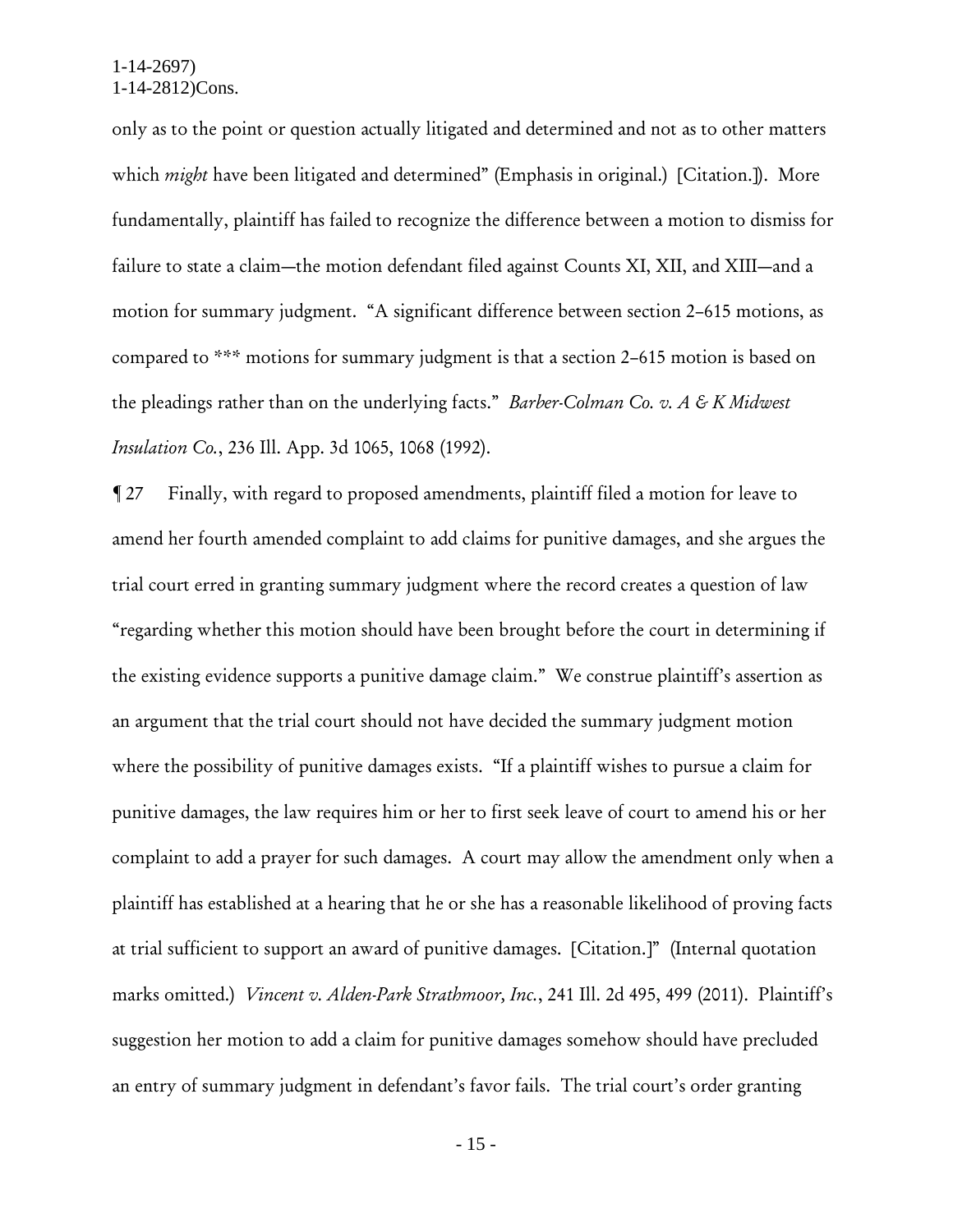summary judgment in favor of defendant on all remaining claims against it rendered plaintiff's motion moot and, for the reasons set forth below, the trial court properly granted summary judgment in defendant's favor. Therefore, there is no need to address the issue of punitive damages any further. We now turn to plaintiff's claims.

¶ 28 1. Product Liability Counts

¶ 29 Counts VII and X of plaintiff's fourth amended complaint allege plaintiff is strictly liable because its product was defective and defendant failed to warn of the defect. The defect alleged in a strict product liability action may be a manufacturing defect or a design defect. *Chraca v. U.S. Battery Manufacturing Co.*, 2014 IL App (1st) 132325, ¶ 3. Plaintiff alleged both. To establish a strict product liability claim under either of these theories, a plaintiff must establish:

(1) a condition of the product that results from manufacturing or design;

(2) the condition made the product unreasonably dangerous;

(3) the condition existed at the time the product left the defendant's control;

(4) the plaintiff suffered an injury; and

(5) the injury was proximately caused by the condition. *Salerno v. Innovative Surveillance Technology, Inc.*, 402 Ill. App. 3d 490, 498 (2010).

¶ 30 "A failure to warn of a product's known danger or instruct on the proper use of the product may also result in strict liability." *Salerno*, 402 Ill. App. 3d at 497-98. "Under a failure to warn theory, a plaintiff must demonstrate that the manufacturer did not disclose an unreasonably dangerous condition or instruct on the proper use of the product as to which the average consumer would not be aware." *Salerno*, 402 Ill. App. 3d at 499. The design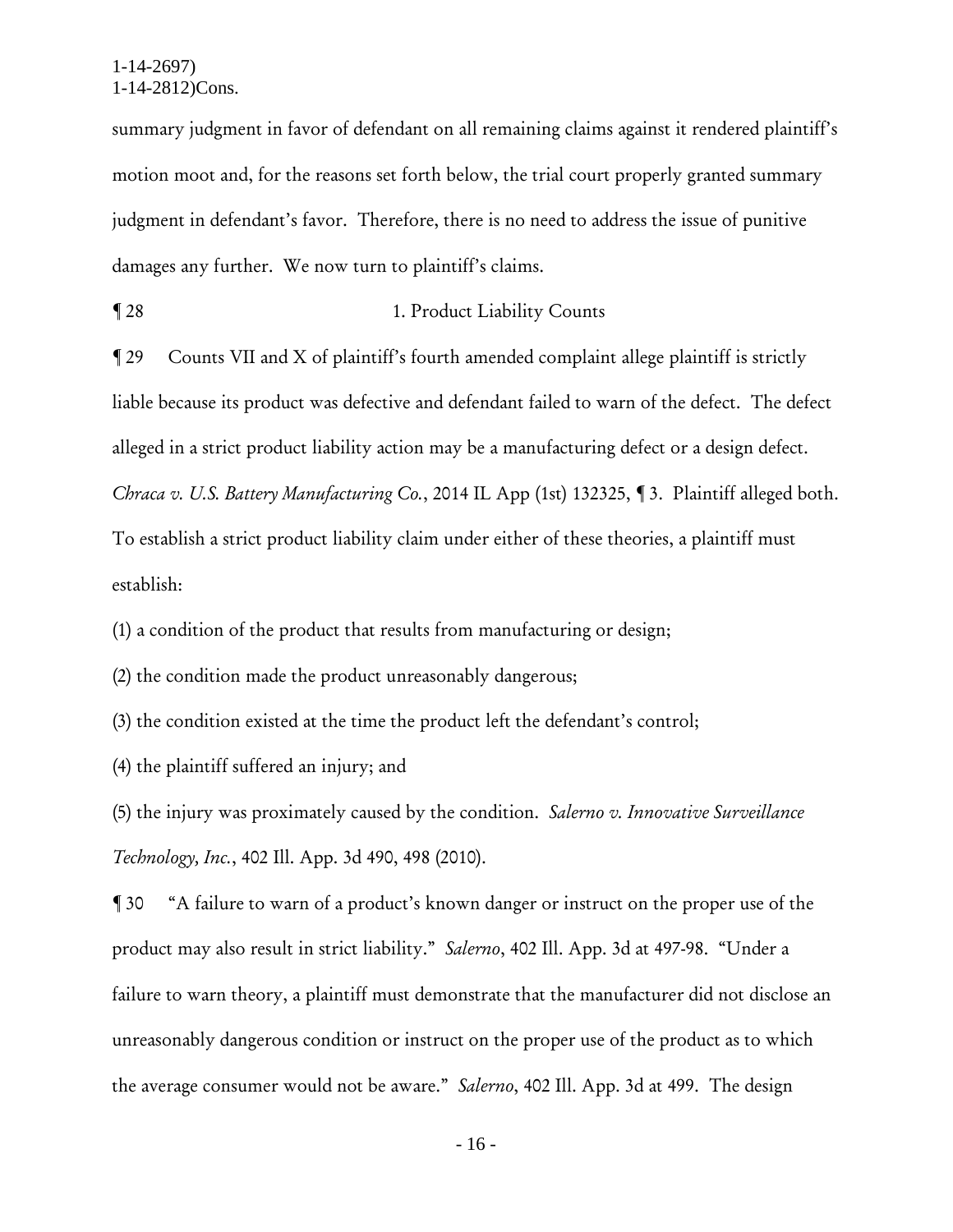defect must be present at the time of sale to trigger a duty to warn. *Jablonski v. Ford Motor Co.*, 2011 IL 110096, ¶ 111 ("when a design defect is present at the time of sale, the manufacturer has a duty to take reasonable steps to warn at least the purchaser of the risk as soon as the manufacturer learns or should have learned of the risk created by its fault"). "Nevertheless, a manufacturer is under no duty to issue postsale warnings or to retrofit its products to remedy defects first discovered after a product has left its control. [Citation.]" (Internal quotation marks omitted.) *Jablonski*, 2011 IL 110096, ¶ 112. "Illinois has rejected the imposition of any post-sale duty to warn if the product was not defective at the time of sale." (Internal quotation marks omitted.) *Jablonski*, 2011 IL 110096, ¶ 116 (quoting Restatement (Third) of Torts: Products Liability § 10, Reporters' Note, cmt. a, at 198 (1998)). ¶ 31 The trial court granted defendant's motion for summary judgment on Counts VII and X based on the statute of repose. The Illinois product liability statute of repose states, in pertinent part, as follows:

> "[N]o product liability action based on any theory or doctrine shall be commenced except within the applicable limitations period and, in any event, within 12 years from the date of first sale, lease or delivery of possession by a seller or 10 years from the date of first sale, lease or delivery of possession to its initial user, consumer, or other non-seller, whichever period expires earlier." 735 ILCS 5/13-213(b) (West 2008).

¶ 32 "A defendant has the burden of proof in showing that an affirmative defense such as a statute of repose applies. [Citation.] If a defendant makes a showing that the statute of repose applies, then the plaintiff has the burden to show facts that operate to toll or create an

- 17 -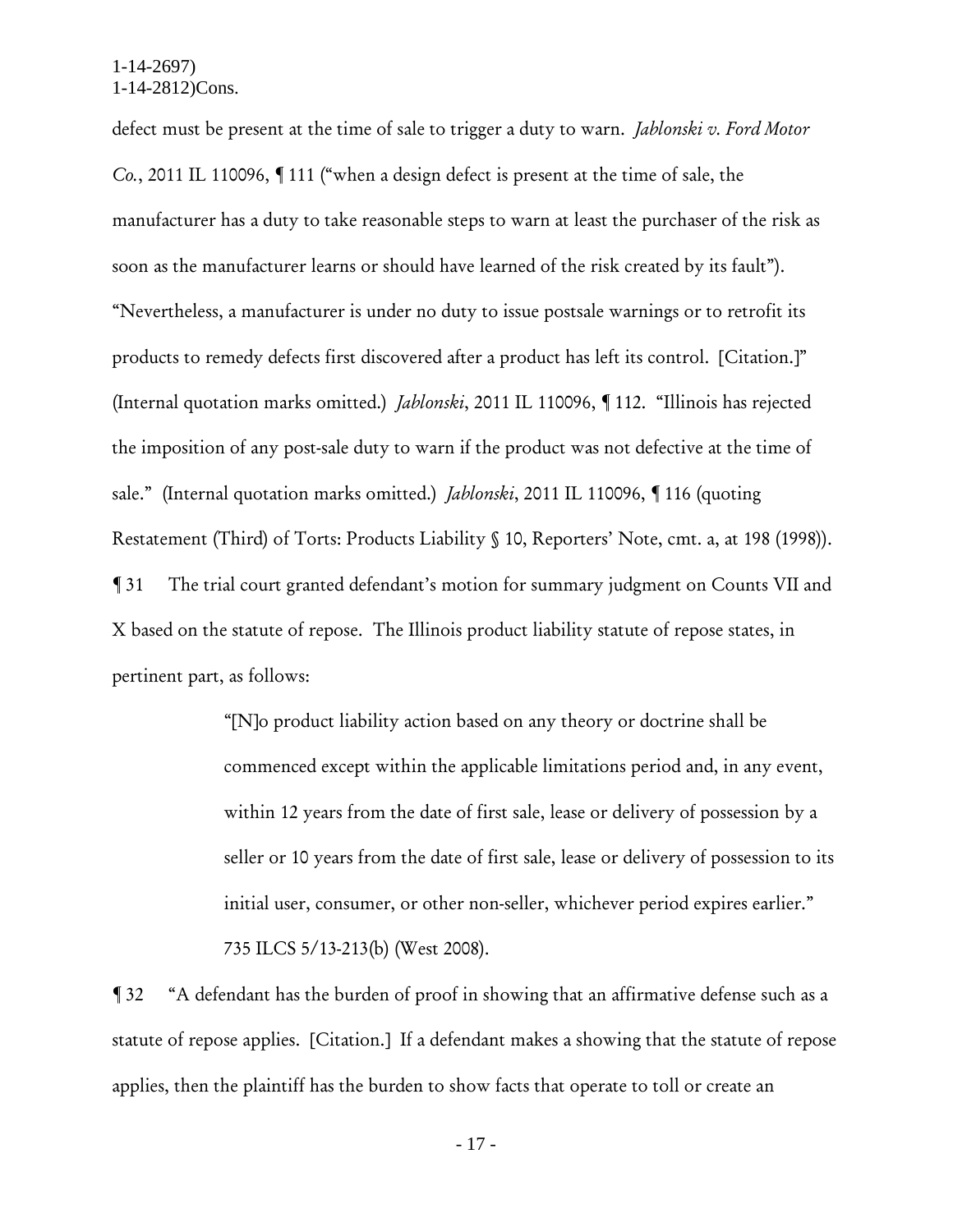exception to the repose period." *South Side Trust & Savings Bank of Peoria v. Mitsubishi Heavy Industries, Ltd.*, 401 Ill. App. 3d 424, 438-39 (2010). Plaintiff admits defendant sold the airplane to Southwest in 1988. Plaintiff suffered her alleged injuries in 2009, more than 21 years after defendant sold the airplane. Plaintiff does not attempt to show that the Illinois statute of repose was tolled or that any exception applies. Plaintiff argues that a different statute of repose—one that is not applicable in this case—does not apply to defendant, therefore the trial court erred in finding her claims barred.

¶ 33 Plaintiff argues that the statute of repose under the General Aviation Revitalization Act does not apply to the airplane on which she was injured. Plaintiff is correct. The General Aviation Revitalization Act is an 18–year statute of repose that protects manufacturers of a "general aviation airplane." *South Side Trust & Savings Bank of Peoria*, 401 Ill. App. 3d at 429. "A 'general aviation airplane' is any airplane for which the FAA has issued a type or airworthiness certificate; has a maximum seating capacity of 20 passengers at the time the FAA issues the certificate; and is not engaged in 'scheduled' passenger carrying activity at the time of the accident." *South Side Trust & Savings Bank of Peoria*, 401 Ill. App. 3d at 429, n.3 (citing General Aviation Revitalization Act of 1994, Pub. L. No. 105–102, § 3(e), 111 Stat. 2216 (amended 1997)).

¶ 34 We agree that the statute of repose in the General Aviation Revitalization Act does not apply. But plaintiff has not argued that the Illinois statute of repose does not apply either. Nor does she argue the Illinois statute tolled or that an exception applies to her strict product liability claims. We find the statute does apply. Therefore, summary judgment in favor of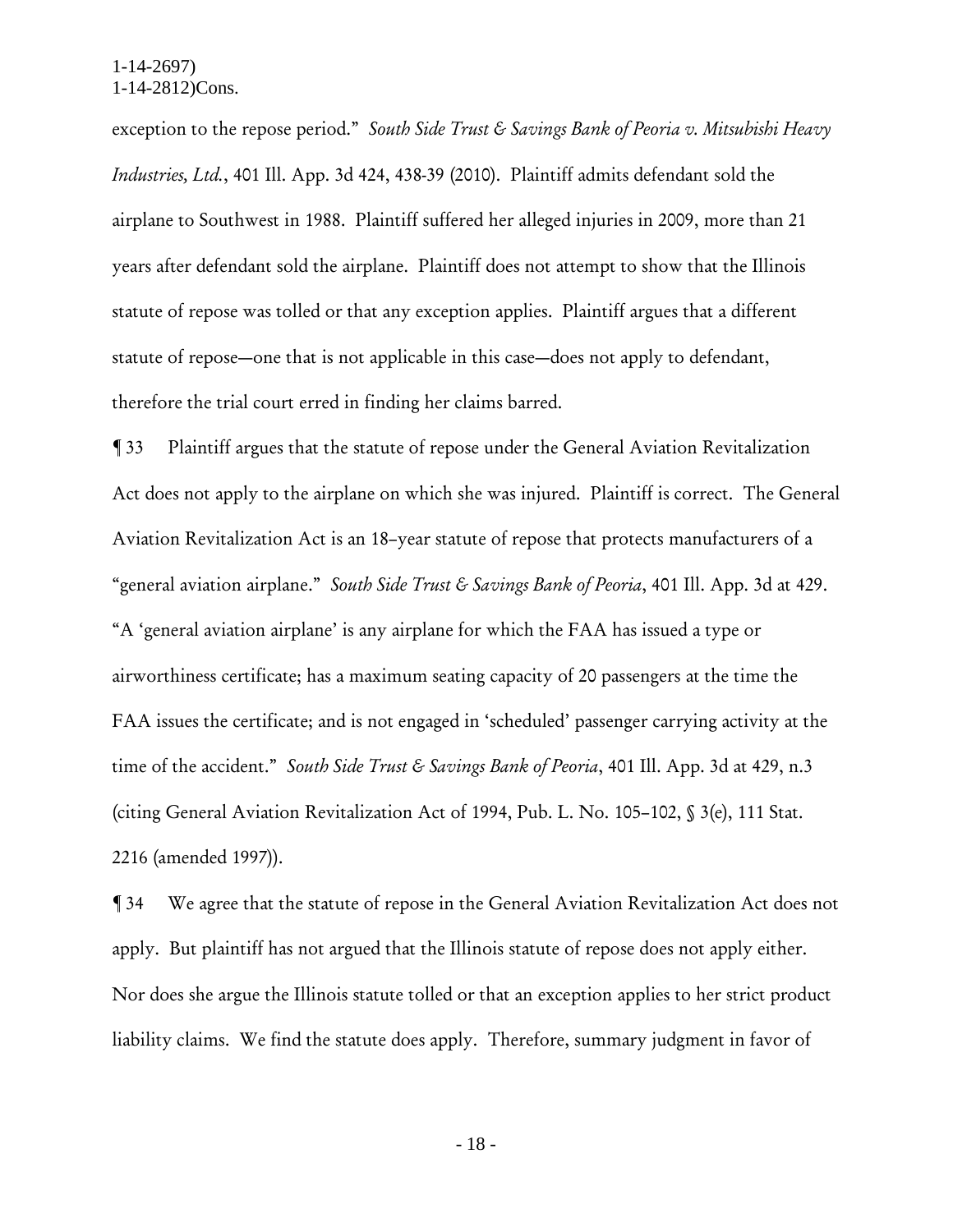defendant on Counts VII and X was proper. See generally *Willett v. Cessna Aircraft Co.*, 366 Ill. App. 3d 360, 370 (2006).

¶ 35 2. Breach of Warranty

¶ 36 Plaintiff's fourth amended complaint alleged defendant breached both express and implied warranties of merchantability.

> "In an express warranty action, plaintiff must show breach of an affirmation of fact or promise which was made part of the basis of the bargain. [Citations.] Express warranties are contractual in nature. [Citations.] Documents, brochures, and advertisements may constitute express warranties. [Citations.] Such affirmations made during the bargain are presumed to be a part of it unless clear, affirmative proof shows otherwise. [Citations.]" *Wheeler v. Sunbelt Tool Co.*, 181 Ill. App. 3d 1088, 1100 (1989).

¶ 37 In this case, plaintiff alleged defendant expressly warranted to her that the airplane and its component parts were fit and safe for the purposes for which they were designed and manufactured, and that she relied upon such warranties "in occupying a seat on the subject airplane on July 16, 2009."

¶ 38 "[E]xpress warranties are contractual in nature, [therefore,] the language of the warranty itself is what controls and dictates the obligations and rights of the various parties." *Hasek v. DaimlerChrysler Corp.*, 319 Ill. App. 3d 780, 788 (2001). Thus, "[t]o state a claim, the terms of the express warranty must be stated or attached to the complaint [citations], and failure to do so renders the claim invalid." *Board of Education of City of Chicago v. A, C & S, Inc.*, 131 Ill. 2d 428, 460-61 (1989). Plaintiff did not allege the substance of defendant's alleged

- 19 -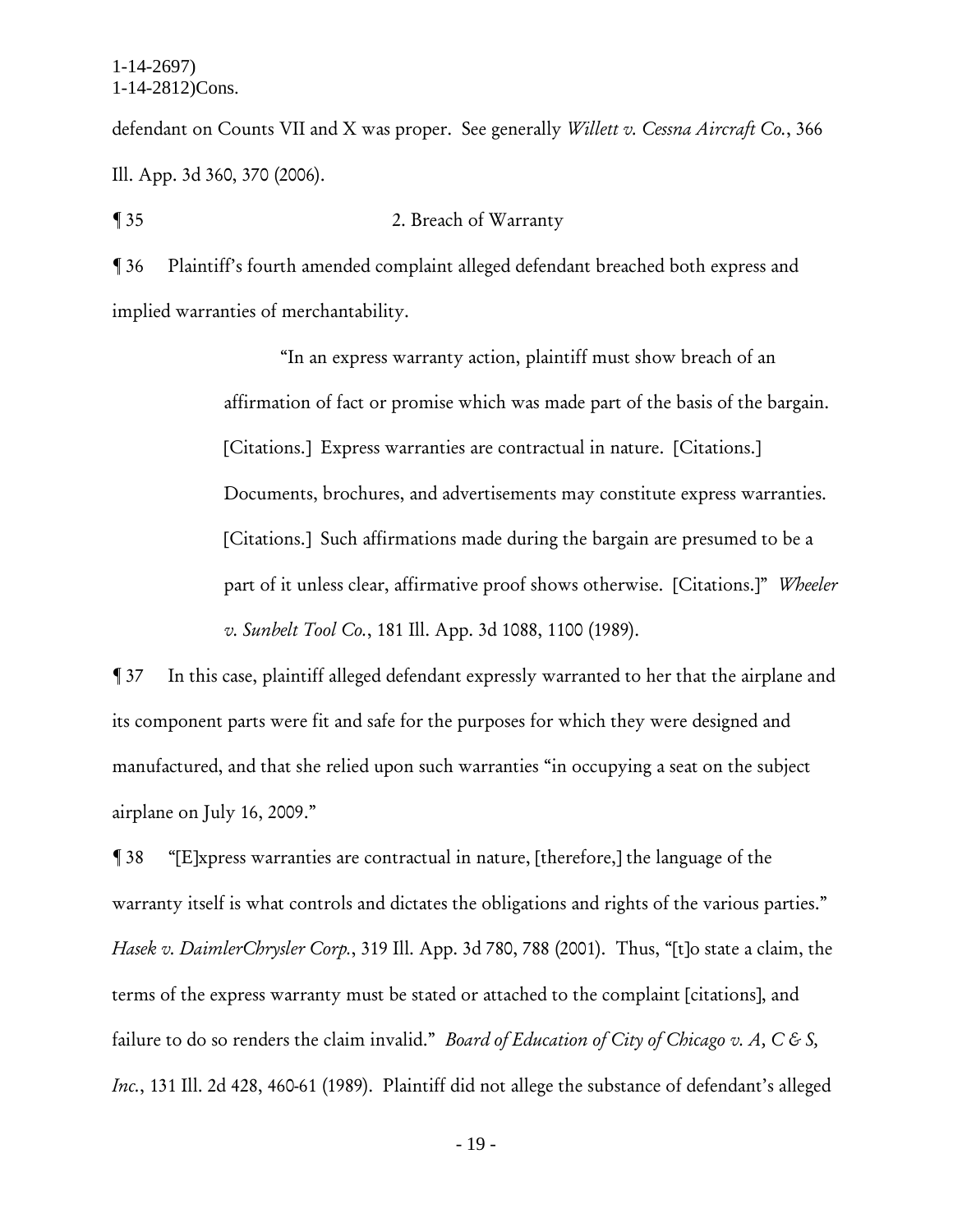affirmation of fact or promise. Plaintiff did not point to evidence of the terms of defendant's alleged express warranty. Defendant satisfied its initial burden of persuasion to establish plaintiff lacks sufficient evidence to prove an essential element of her cause of action based on express warranty. *Williams v. Covenant Medical Center*, 316 Ill. App. 3d 682, 688-89 (2000). Plaintiff had the burden to present some factual basis that would arguably entitle her to judgment as a matter of law. *Colburn v. Mario Tricoci Hair Salons & Day Spas, Inc.*, 2012 IL App (2d) 110624, ¶ 33. Plaintiff pointed to no terms of an express warranty. Therefore, summary judgment in favor of defendant was proper.

¶ 39 Plaintiff also alleged defendant breached implied warranties of merchantability and fitness for the purpose of safe flight.

> "A product breaches the implied warranty of merchantability if it is not fit for the ordinary purposes for which such goods are used. [Citations.] \*\*\* An implied warranty of merchantability applies to the condition of the goods at the time of sale and is breached only if the defect in the goods existed when the goods left the seller's control. [Citation.] Plaintiff is not required to prove a specific defect; rather, a defect may be proven inferentially by direct or circumstantial evidence. [Citation.] A prima facie case \*\*\* is made by proof that in the absence of abnormal use or reasonable secondary causes[,] the product failed to perform in the manner reasonably to be expected in light of its nature and intended function. [Citations.]" (Internal quotation marks omitted.) *Oggi Trattoria & Caffe, Ltd. v. Isuzu Motors America, Inc.*, 372 Ill. App. 3d 354, 361 (2007).

> > - 20 -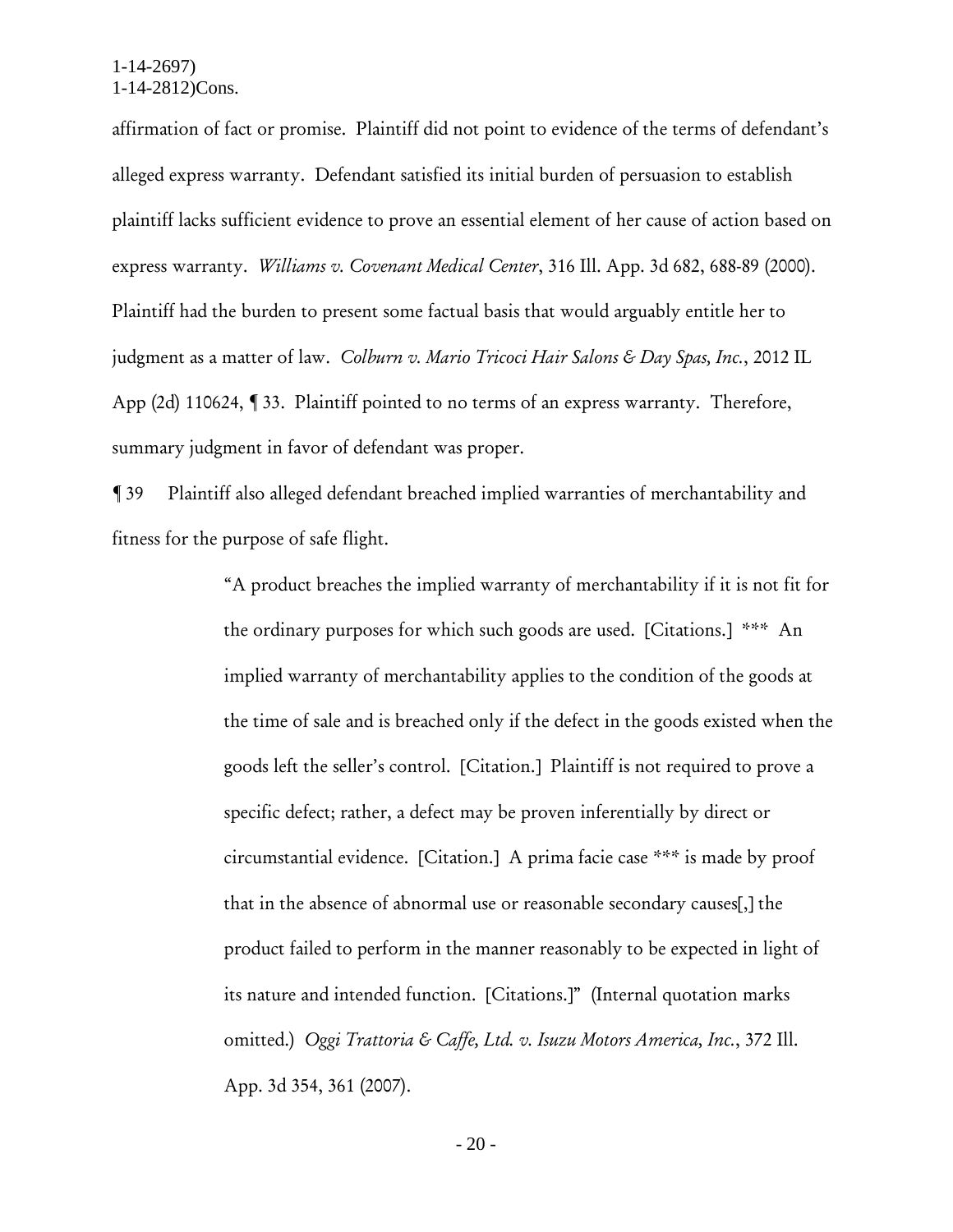$\overline{a}$ 

¶ 40 Plaintiff has not alleged or pointed to evidence of a specific defect in the filler panel. To establish that a product was defective when it left the manufacturer's control, where no specific defect in the product is alleged, the plaintiff is required to prove the product was *not* used in an unreasonable manner and that no reasonable secondary causes of the defect existed. *Alvarez v. American Isuzu Motors*, 321 Ill. App. 3d 696, 704 (2001). A plaintiff may prove her case inferentially by establishing that the product malfunctioned and by excluding other reasonable causes of the malfunction. *Alvarez*, 321 Ill. App. 3d at 704<sup>1</sup>. The burden is on the plaintiff to "present evidence of absence of abnormal use" of the product and to "exclude any possible secondary causes of the alleged defects." *Alvarez*, 321 Ill. App. 3d at 704.

> "[P]roof of a malfunction during normal use which tends to exclude other extrinsic causes is sufficient to make a prima facie case on the issue of the existence of a defective condition. [Citations.] Such a malfunction need not manifest immediately \*\*\*. Rather, evidence of reasonable and proper handling of a product between the time it left the possession and control of the defendant manufacturer or seller and the time of the occurrence of the injury is an indication that the defect alleged to have existed at the time of the injury did not come into being in the interim, but existed prior thereto." *Alvarez*, 321 Ill. App. 3d at 704.

<sup>1</sup> *Alvarez* was decided under the Magnuson-Moss Act, but any difference between the Act and other principles of implied warranties is immaterial here. "Magnuson-Moss broadens the reach of the UCC article II implied warranties, affording consumers substantially greater protection against defective goods." *Rothe v. Maloney Cadillac, Inc.*, 119 Ill. 2d 288, 295 (1988); *Alvarez*, 321 Ill. App. 3d at 702 ("The Magnuson-Moss Act imposes on manufacturers the same implied warranties that state law imposes on the buyer's immediate seller.").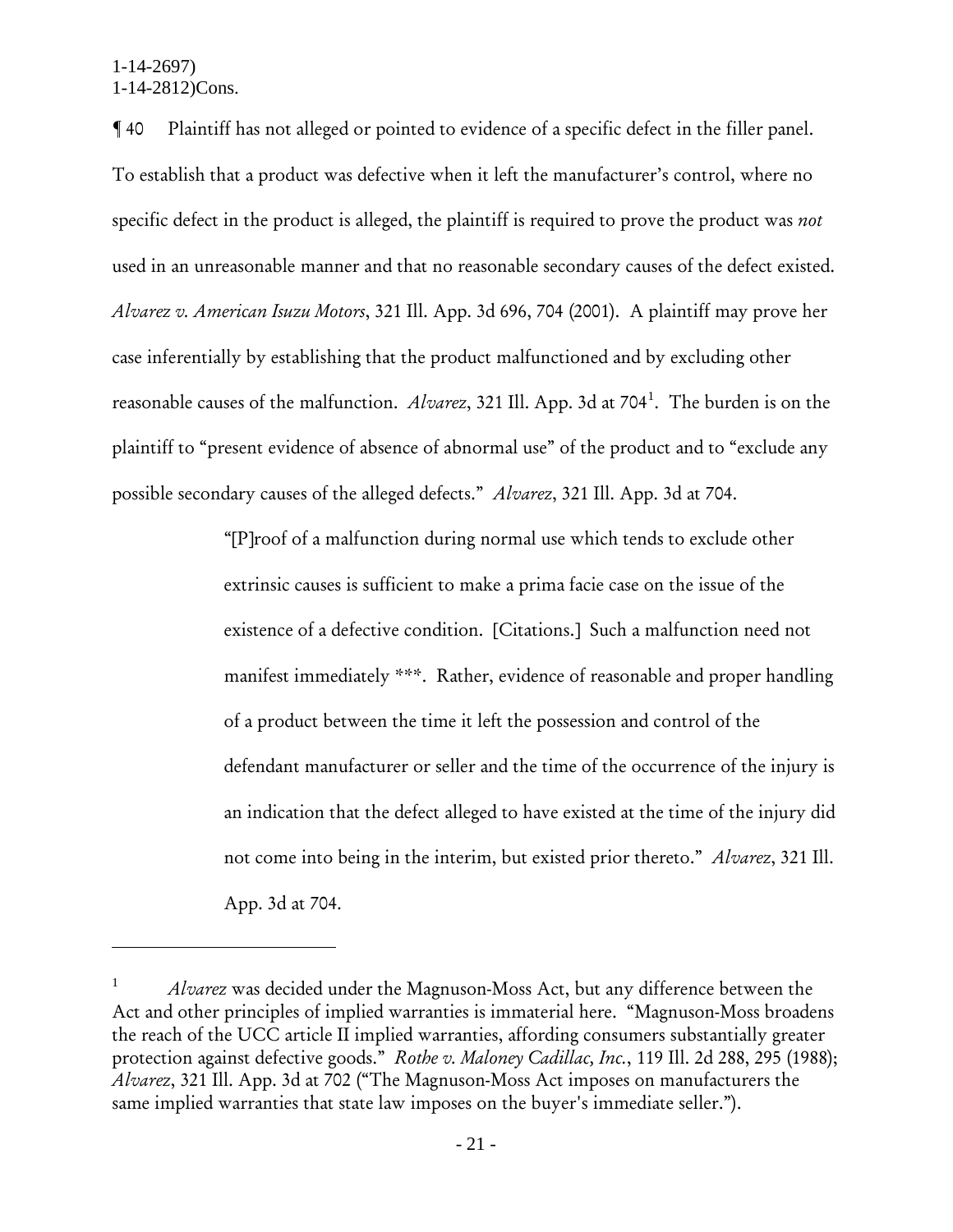¶ 41 The record does not contain evidence of proper handling, nor is there direct or circumstantial evidence excluding any possible secondary causes of the alleged defect. Plaintiff has not adduced evidence that the cause of the falling panel was a defect which defendant failed to remedy or warn against. The evidence shows that defendant delivered the airplane more than 20 years ago and was maintained by Southwest. Wilbur Abbott, an airplane mechanic employed by Southwest, testified in his deposition that, with regard to filler panels generally, airplane maintenance has "removed them and reinstalled them."

> "Although plaintiff need not disprove every alternative cause of her injury [citation], liability may not be based on mere possibility [citation]. The test to be applied is whether the circumstances shown were such as to justify an inference of probability as distinguished from mere possibility. [Citation.] A jury may not engage in mere speculation and conjecture." (Internal quotation marks omitted.) *Alvarez*, 321 Ill. App. 3d at 706.

¶ 42 The circumstances shown by plaintiff's evidence do not justify an inference the panel that struck her was defective when it left defendant's control. Therefore, summary judgment in favor of defendant on plaintiff's breach of implied warranty claim was proper.

## ¶ 43 3. Negligence Count

¶ 44 Plaintiff's complaint alleged defendant negligently designed and built the airplane, negligently maintained and serviced the airplane, negligently obtained certification for and sold the airplane, negligently failed to warn of known dangerous conditions, negligently wrote manuals and procedures for the airplane, and negligently failed to inspect, test and repair the airplane.

- 22 -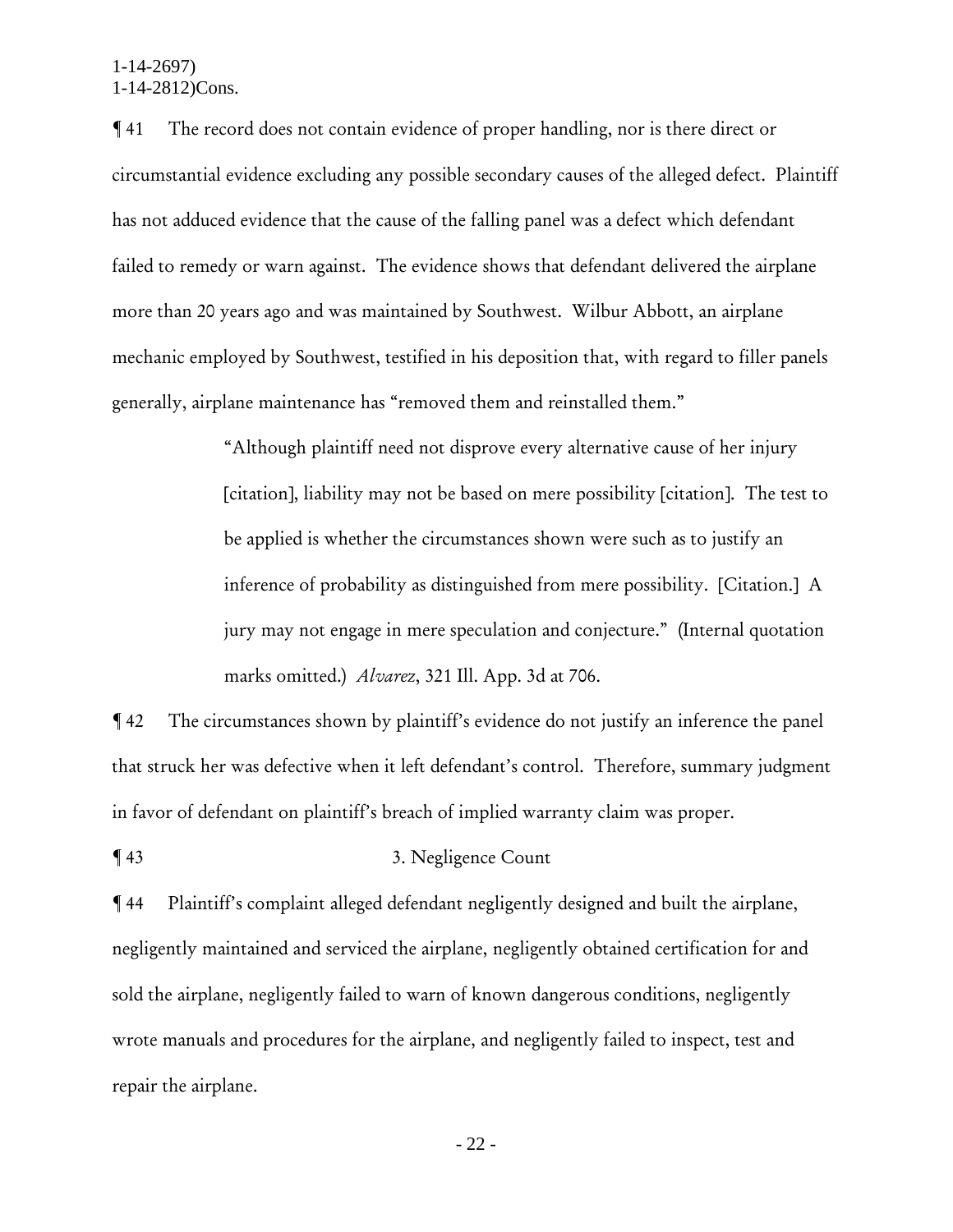"For a plaintiff to state a cause of action for negligence in Illinois, the complaint must allege facts sufficient to establish three elements: (1) the existence of a duty of care owed to the plaintiff by the defendant; (2) a breach of that duty, and (3) an injury proximately caused by that breach. [Citations.] The key distinction between a negligence claim and a strict liability claim \*\*\* lies in the concept of fault. [Citations.] While the focus in a strict liability claim is primarily on the condition of the product, a defendant's fault is at issue in a negligence claim, in addition to the product's condition. [Citations.]" *Guvenoz v. Target Corp.*, 2015 IL App (1st) 133940, ¶¶ 89-90.

¶ 45 "Unlike strict liability, under a theory of negligence it is not sufficient to show that the product is defective or not reasonably safe; the plaintiff must also show that the defendant breached a duty owed to plaintiff. [Citation.] Further, not only must plaintiff prove that the product was not reasonably safe, but also that the defendant knew, or in the exercise of ordinary care should have known, of that unsafe condition. [Citation.]" *Brobbey v. Enterprise Leasing Co. of Chicago*, 404 Ill. App. 3d 420, 430 (2010).

¶ 46 a. Negligent Design

¶ 47 For a negligent design claim, the crucial questions are whether the manufacturer exercised reasonable care in the design of the product and " 'whether in the exercise of ordinary care the manufacturer should have foreseen that the design would be hazardous to someone.' " [Citations.] A plaintiff must show that the manufacturer knew or should have known of the risk posed by the design at the time of the manufacture to establish that the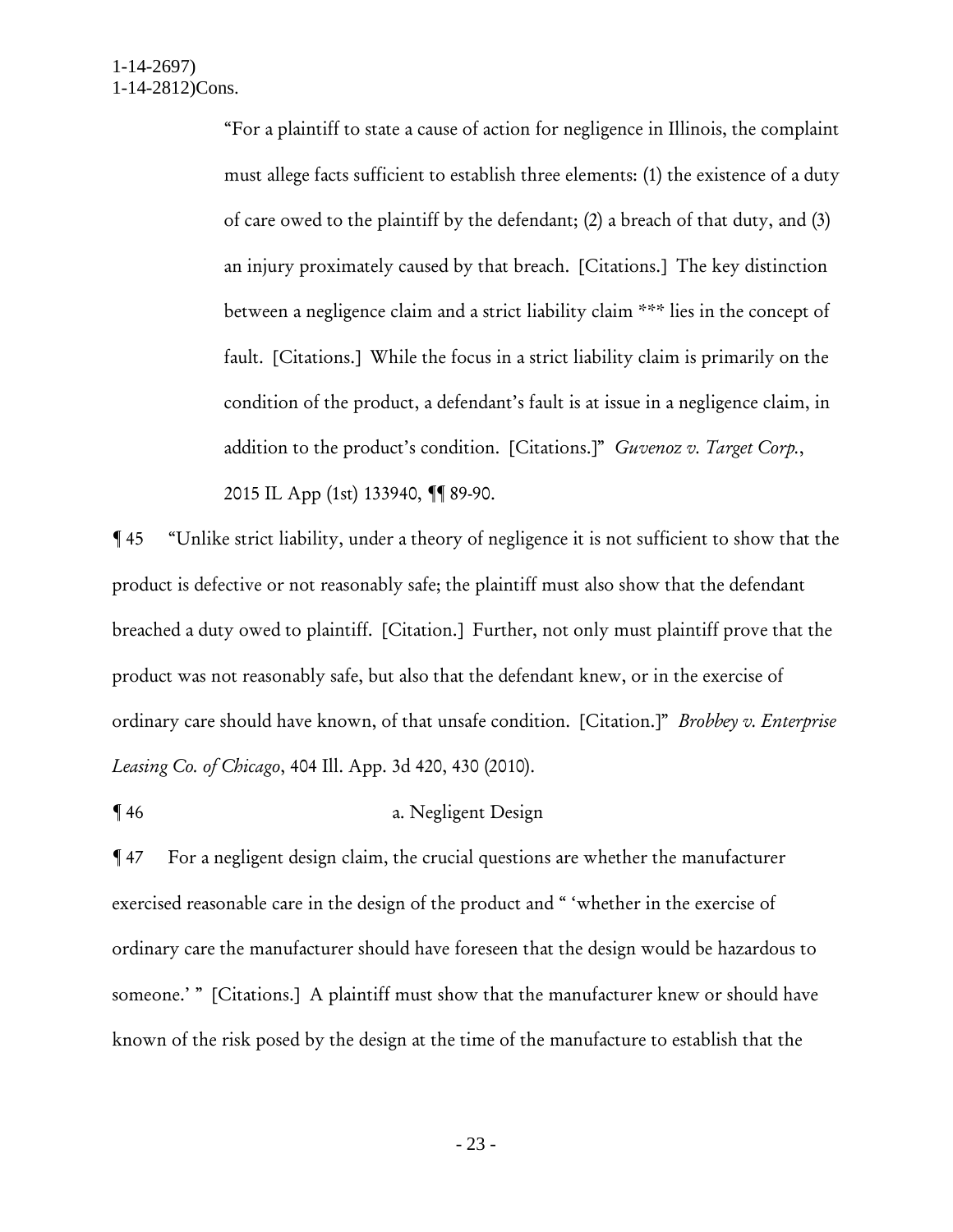manufacturer acted unreasonably based on the foreseeability of harm. [Citation.]" *Sobczak v. General Motors Corp.*, 373 Ill. App. 3d 910, 923 (2007).

> "[T]o establish a negligence claim for a defective design of a product, a plaintiff must prove that either (1) the defendant deviated from the standard of care that other manufacturers in the industry followed at the time the product was designed, or (2) that the defendant knew or should have known, in the exercise of ordinary care, that the product was unreasonably dangerous and defendant failed to warn of its dangerous propensity." *Blue v. Environmental Engineering, Inc.*, 215 Ill. 2d 78, 96 (2005).

"Because products liability actions involve specialized knowledge or expertise outside of a layman's knowledge, the plaintiff must provide expert testimony on the standard of care and a deviation from that standard to establish either of these propositions. [Citation.]" *Salerno v. Innovative Surveillance Technology, Inc.*, 402 Ill. App. 3d 490, 501 (2010).

¶ 48 Plaintiff did not produce expert testimony that the design of the panel that struck her deviated from the standard of care in the airline manufacturing industry or that defendant knew or should have known the design of the panel was unreasonably dangerous when it left defendant's control. Plaintiff argued defendant knew or should have known the design of the panel at issue was unreasonably dangerous based on the 2005 FAA Directive requiring inspection and remedial maintenance of ceiling panels in this model airplane. Defendant argues it presented unrebutted evidence that Directive referenced totally different ceiling panels and had nothing to do with the panel which struck plaintiff. West averred the ceiling panels addressed by the 2005 Directive run down the center aisle of the airplane, and plaintiff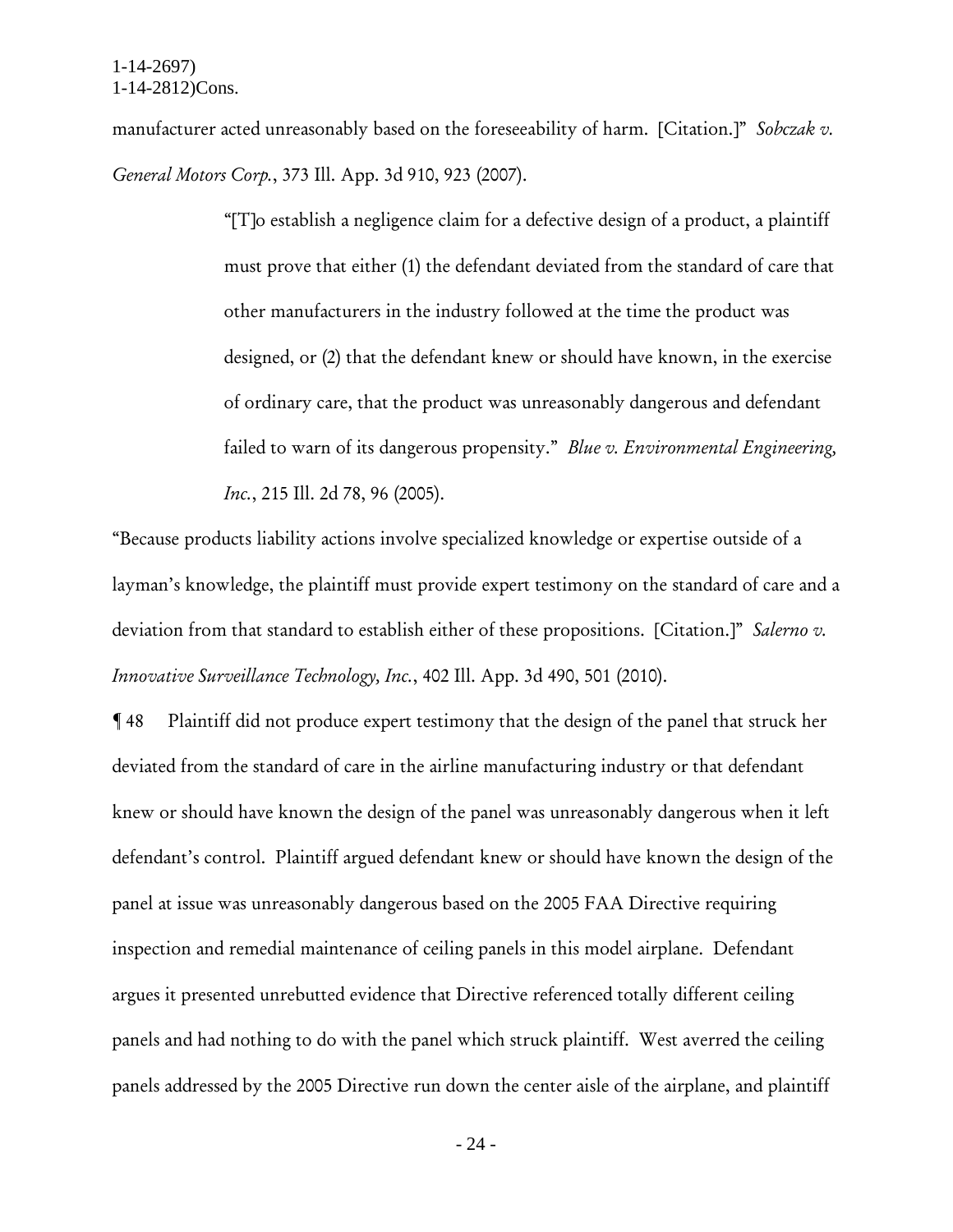and Ware did both testify the panel that fell in this incident was located directly above their passenger seats. Plaintiff attacks West affidavit on the grounds it violates Illinois Supreme Court Rule 213(f) (eff. Jan. 1, 2007) because defendant produced an opinion witness for the first time in its motion for summary judgment.

¶ 49 In its reply to plaintiff's response to defendant's motion for summary judgment, defendant argued plaintiff's "interrogatories in the case requested the identities of witnesses to the July 2009 incident or individuals with knowledge of the incident. Mr. West was and is neither. Nor was [defendant] required to identify Mr. West as an 'opinion' witness before filing its motion. [Plaintiff] never issued an interrogatory asking about opinion witnesses, and no (f)(2) or (f)(3) deadlines have yet been set in this case." Plaintiff failed to cite an insufficient response to an interrogatory requesting defendant to identify its opinion witnesses. Nevertheless, Rule 213(f) applies only to trial testimony, not to affidavits. *Pogge v. Hale*, 253 Ill. App. 3d 904, 919 (1993) (applying former Rule 220 (134 Ill. 2d R. 220)). "Supreme Court Rule 191 applies to affidavits. An affiant may testify to anything, as long as he or she is competent to do so." *Pogge*, 253 Ill. App. 3d at 919. This rule "requires a showing only that the witness *could* testify to the matters contained in the affidavit, not that he or she *will* testify. [Citation.] We hold that Rule 191 affiants are not required to be disclosed as expert trial witnesses under [former] Rule 220." (Emphases in original.) *Pogge*, 253 Ill. App. 3d at 919.

¶ 50 Even under the "stricter standard of compliance" with disclosure requirements imposed by Rule 213 (*Sullivan v. Edward Hospital*, 209 Ill. 2d 100, 110 (2004)), assuming

- 25 -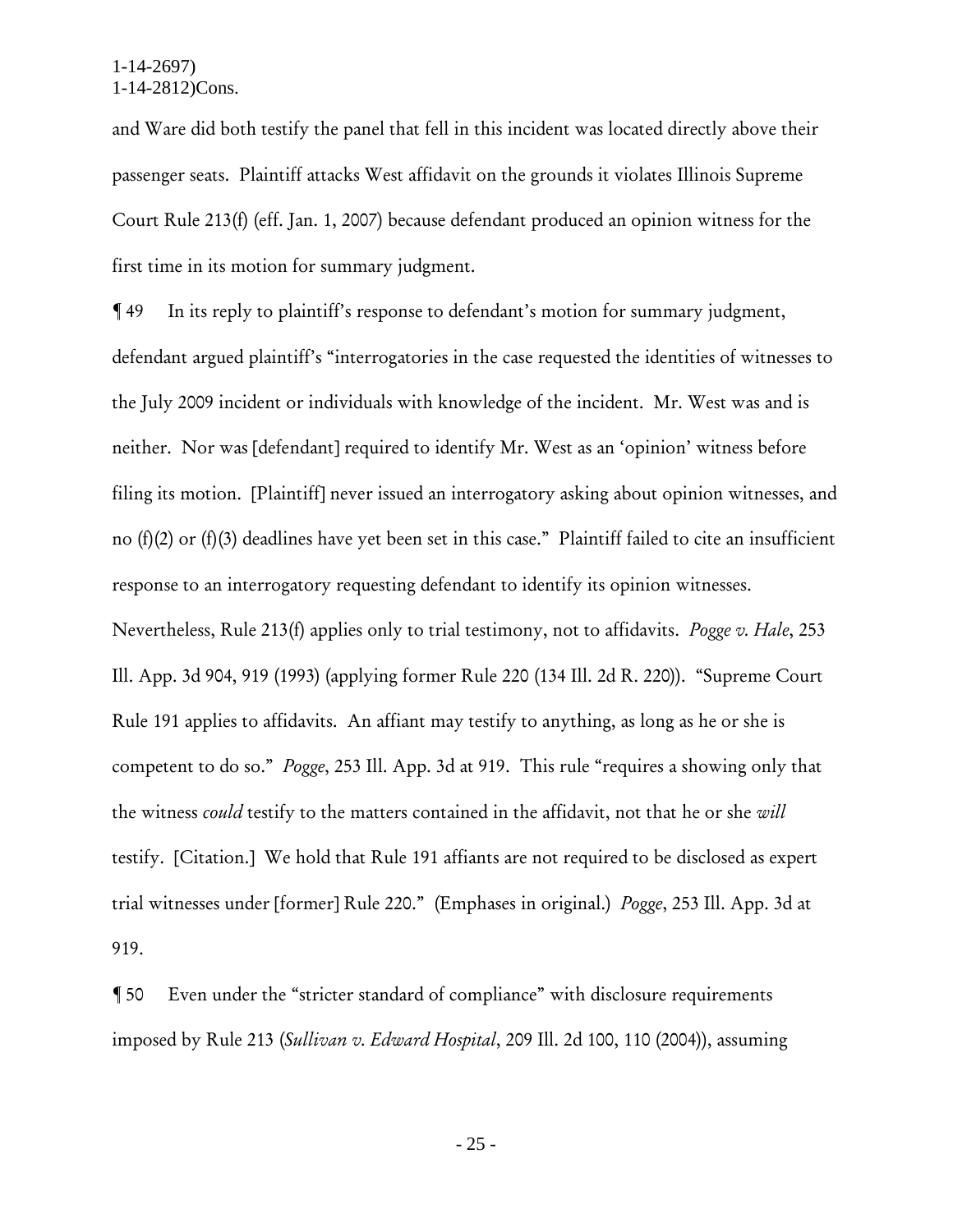$\overline{a}$ 

defendant failed to comply with a discovery request, striking the affidavit would be an abuse of discretion in this case.

> "In determining whether the exclusion of a witness is a proper sanction for nondisclosure, a court must consider the following factors: (1) the surprise to the adverse party; (2) the prejudicial effect of the testimony; (3) the nature of the testimony; (4) the diligence of the adverse party; (5) the timely objection to the testimony; and (6) the good faith of the party calling the witness." *Sullivan*, 209 Ill. 2d at 110.

¶ 51 Plaintiff has failed to establish her own diligence in seeking the identity of plaintiff's opinion witnesses by failing to point to an appropriate interrogatory. Compare *Phelps v. O'Malley*, 159 Ill. App. 3d 214, 221 (1987) (specific request for names of the plaintiff's expert witnesses was neither answered nor objected to). Defendant's dispute over the applicability of the Directive to the filler panel that struck plaintiff was no surprise and any prejudice to plaintiff from West's affidavit was small. The pilot of the airplane testified, over objection, that he did not believe the Directive had anything to do with the "filler panels" of the type that fell on plaintiff.<sup>2</sup> Multiple deponents in addition to the pilot referred to the panel that

<sup>&</sup>lt;sup>2</sup> After the trial court granted defendant's motion for summary judgment, plaintiff deposed Joe Lipien, who repaired the panel on the night it fell. Plaintiff attached a transcript of Lipien's deposition to her brief, but it is not a part of the record on appeal. Plaintiff asked Lipien if there was a difference between a ceiling panel and a filler panel. Lipien testified "[a] ceiling panel is overhead which would be all the way at the top and it would be in the aisle." Plaintiff has pointed to no evidence of a contrary interpretation of the 2005 FAA Directive. Plaintiff complained to this court about her inability to depose Lipien. (Lipien is no longer employed by Southwest and therefore was out of its control.) Now that she has, in light of all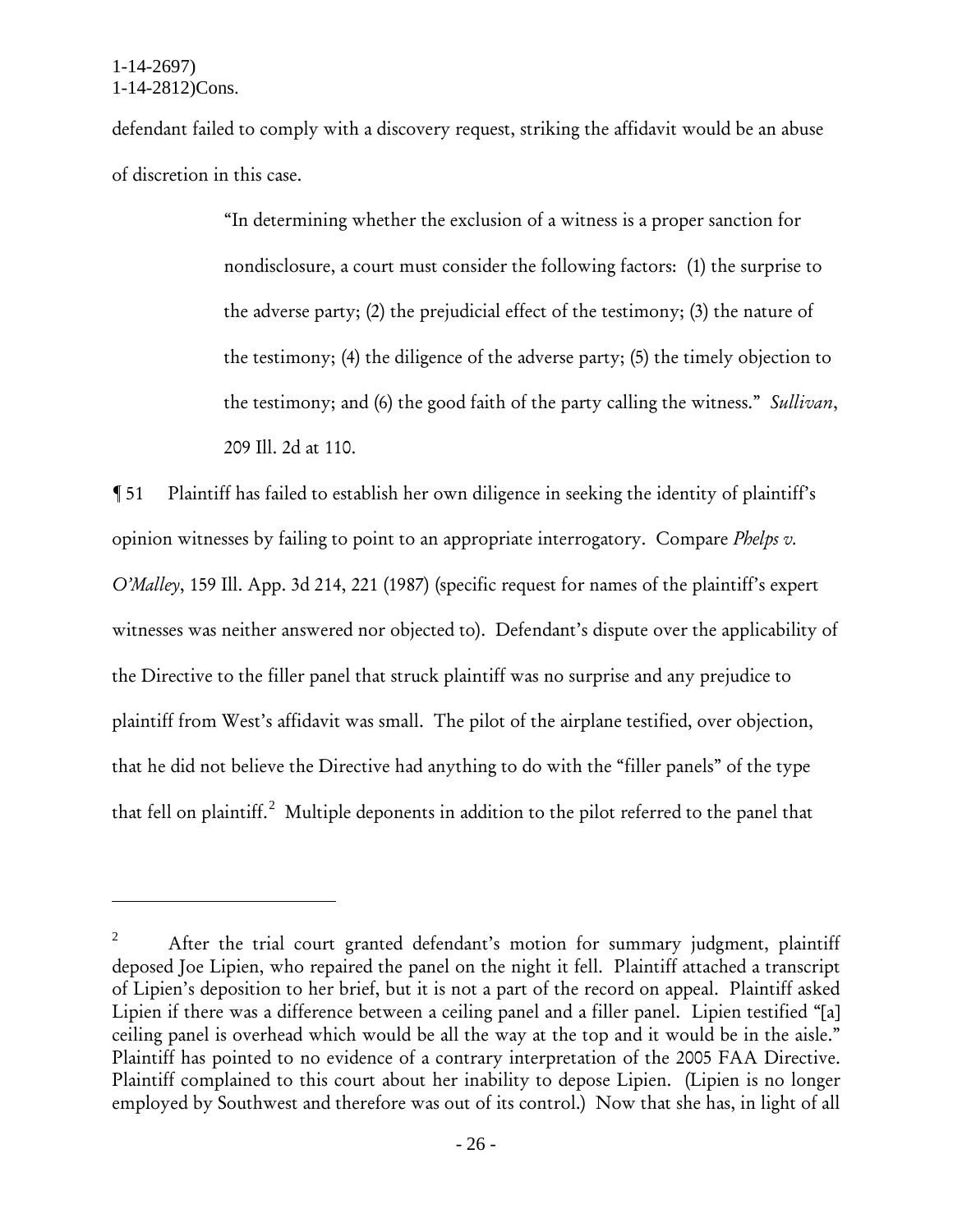$\overline{a}$ 

struck plaintiff as a filler panel, and there is some evidence the panel may sometimes be referred to as a spacer panel, but plaintiff has pointed to nothing in the record to identify the panel that struck her as a ceiling panel. The FAA Directive expressly refers to "ceiling panels." Plaintiff has offered no evidence that the Directive does apply to the panel that struck her and the evidence of record implies that it does not. Therefore, plaintiff has failed to demonstrate prejudice from the admission of West's affidavit that the Directive does not apply to the panel. "[T]the party challenging the admission of opinion testimony as a violation of Rule 213 must show some prejudice arising from the alleged error. [Citation.] Absent a showing of prejudice, the judgment need not be reversed on appeal." *Bauer ex rel. Bauer v. Memorial Hospital*, 377 Ill. App. 3d 895, 914 (2007).

¶ 52 Nor did any surprise resulting from the affidavit prevent plaintiff from presenting her case. The Directive does not establish that defendant's design of the airplane or any of its components deviated from the standard of care that other manufacturers in the industry followed at the time the product was designed, or that the defendant knew or should have known, in the exercise of ordinary care, that the product was unreasonably dangerous before it left defendant's control and defendant failed to warn of its dangerous propensity. *Blue*, 215 Ill. 2d at 96. The Directive contains nothing about industry standards in 1988 and there is no evidence defendant should have known of the danger of ceiling panels lowering into the evacuation zone in 1988, especially given that the FAA did not issue the Directive until 2005,

the evidence before the court, it is certain plaintiff is unable to establish the applicability of the Directive to the filler panel at issue.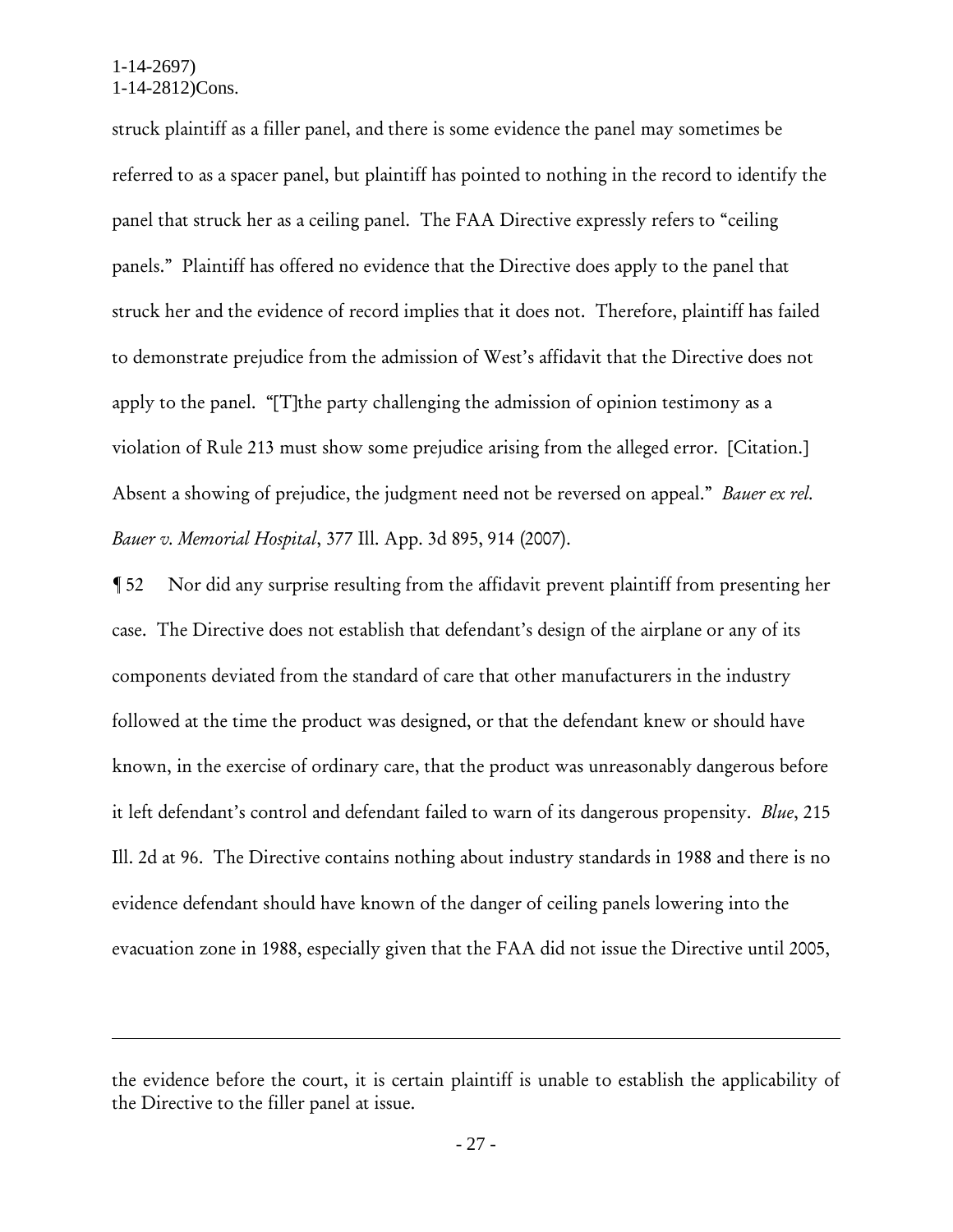more than 20 years after the airplane model was put in service. Summary judgment in favor of defendant on plaintiff's claim defendant negligently designed the airplane was proper.

¶ 53 b. Negligent Manufacture

¶ 54 As to plaintiff's negligent manufacture claim, the trial court found that Count XIV could not proceed because plaintiff failed to produce evidence defendant owed any duty to plaintiff following defendant's sale of the airplane.

> "In Illinois a manufacturer is under a nondelegable duty to produce a product that is reasonably safe. [Citation.] Thus, the breach of duty is the same in both a negligence and strict products liability claim, but the key distinction between a negligence claim and a strict liability claim lies in the fault concept. In a negligence claim, the focus is on the fault of the defendant. In a strict products claim, the focus is on the condition of the product, regardless of fault. [Citations.]" *Phillips v. U.S. Waco Corp.*, 163 Ill. App. 3d 410, 417 (1987).

¶ 55 On appeal, defendant argues plaintiff failed to "affirmatively and positively show" that its alleged negligence caused her injuries, because the mere fact that she suffered an injury on an airplane defendant manufactured over twenty years earlier does not support a negligence claim.

¶ 56 To prevail on a negligence claim the plaintiff must establish by way of some evidentiary material that the injury the plaintiff sustained was the proximate result of the defendant's alleged breach of a duty owed to the plaintiff in connection with the defendant's product. *Phillips*, 163 Ill. App. 3d at 417. The mere occurrence of a product failure is insufficient to establish a manufacturer's negligence or that the product was defective where

- 28 -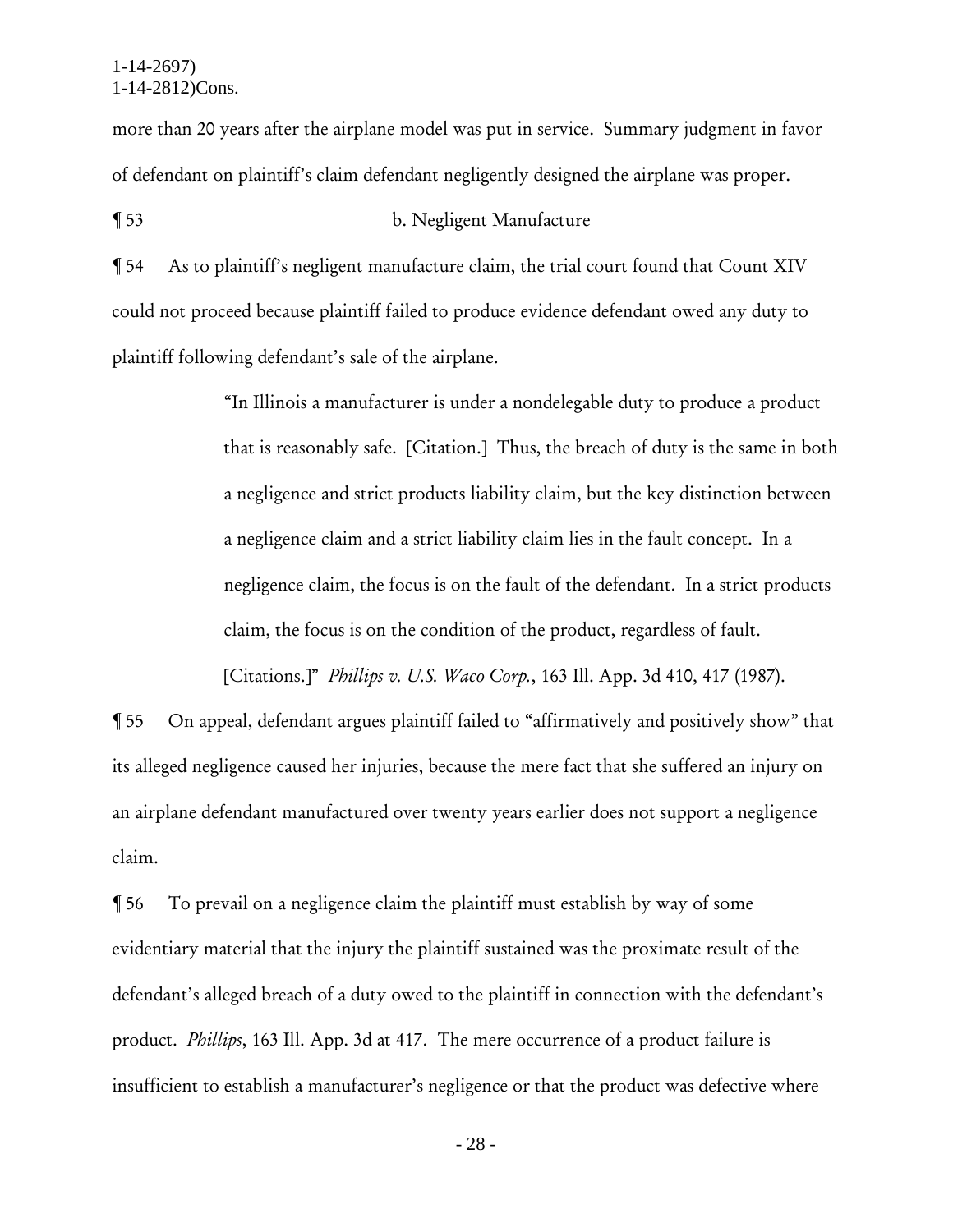the failure can be attributed to a myriad of causes. *Phillips*, 163 Ill. App. 3d at 418. In this case, plaintiff acknowledges a latch on the panel that fell was replaced by Southwest, and she asserts the "old latch is missing, destroyed by defendants." Plaintiff deposed the airline mechanic who replaced the latch (and later the mechanic who initially repaired the panel) and failed to elicit any evidence the panel was defective prior to it falling. Nor has plaintiff pointed to any other evidence of a defect. Summary judgment is appropriate where the record conclusively demonstrates that the plaintiff could never prove, either by direct or circumstantial evidence, the incident was caused by a defect. *Phillip*, 163 Ill. App. 3d at 418. Such is the case here. To withstand a summary judgment motion plaintiff had to present some factual basis that would support her claim. *Siegel Development, LLC*, 2013 IL App (1st) 111973, ¶ 110. Plaintiff has failed to do so with regard to her negligence claim generally and specifically with regard to whether any negligence by defendant was a proximate cause of her injury. Accordingly, defendant is entitled to summary judgment on plaintiff's negligent manufacture claim as a matter of law. *Brooks v. Brennan*, 255 Ill. App. 3d 260, 262 (1994) ("When a defendant files a motion for summary judgment, as in this case, the plaintiff must then come forward with evidence to support each and every element of its causes of action in order to avoid summary judgment.").

¶ 57 Plaintiff cites numerous federal regulations in support of her claims. Plaintiff generally contends defendant failed to comply with federal reporting requirements. We do not find any of these arguments germane in this appeal.

### ¶ 58 CONCLUSION

¶ 59 For the foregoing reasons, the circuit court of Cook County is affirmed.

- 29 -